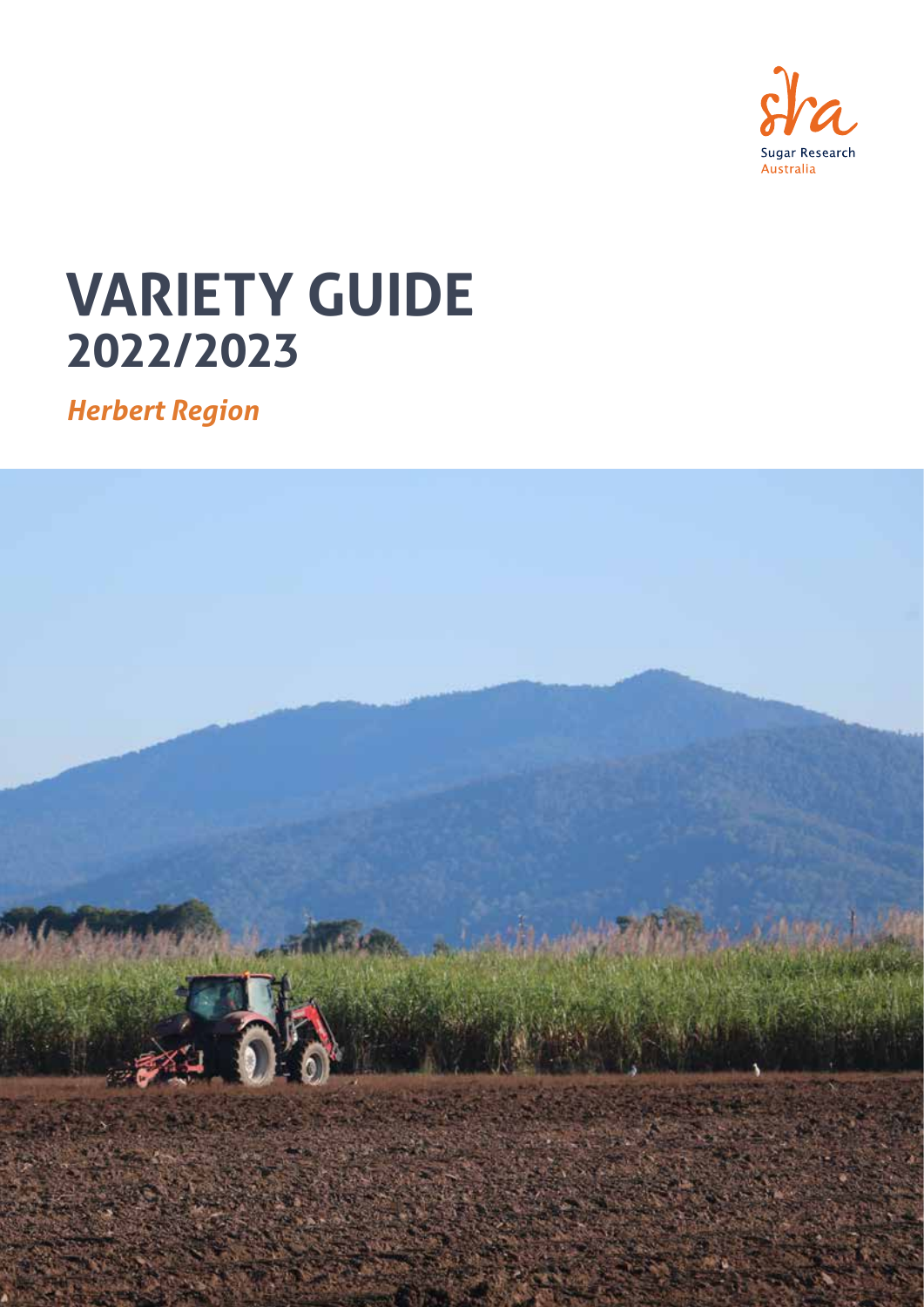

## **HOW TO USE THIS GUIDE**

*This guide is designed to help growers in the Herbert canegrowing region with their agronomic considerations when selecting new varieties to plant and trial on their farms. The information comes from the best available data of regional variety performance and disease ratings. The information in the tables will help you understand:* 

**ISSN 2208-7702 (Online) ISSN 2208-7699 (Print) © Copyright 2022** by Sugar Research Australia Limited. All rights reserved. No part<br>of the *Variety Guide 2022/23 Herbert Region* (this publication), may be reproduced, store pcopving, recording, or otherwise, without the prior per Australia Limited. Sugar Research Australia Limited acknowledges and thanks its funding providers, including levy payers (sugarcane growers and millers), the Commonwealth Government, and the Queensland Government (Department of Agriculture and Fisheries). In this disclaimer a reference to 'SRA', 'we', 'us' or 'our' means Sugar Re ough we do our very best to present information that is correct and accurate, we make no v entations about the suitability, reliability, currency or accuracy of the information we present in this publication, oses. Subject to any terms implied by law and which cannot be excluded, we accept no respo cost or expense incurred by you as a result of the use of, or reliance on, any materials and information appearing in this publication.<br>You, the user, accept sole responsibility and risk associated with the use and results and you agree that we will not be liable for any loss or damage whatsoever (including through negligence) arising out of, or in<br>connection with the use of this publication. We recommend that you contact our staff before ac this publication. **Warning:** Our tests, inspections and recommendations should not be relied on without further, independent inquiries. They may not be accurate, complete or applicable for your particular needs for many reasons, including (for exa<br>Imaware of other matters relevant to individual crops, the apalysis of unrepresentative samples or the influen  $\dot{}$ nt to individual crops, the analysis of unrepresentative samples or the influence of environmental, managerial or other factors on production.

## *WANT TO KNOW WHAT IS HAPPENING IN THE OTHER REGIONS?*

*You can find all the regional variety guides on the SRA website sugarresearch.com.au*

|                                      | New and recent varieties available in the Herbert region                | $\overline{3}$ |
|--------------------------------------|-------------------------------------------------------------------------|----------------|
| Ň                                    | <b>Recommended Planting and Harvesting</b>                              | 9              |
| ⊕                                    | <b>Smut ratings</b>                                                     | 10             |
|                                      | <b>Pachymetra ratings</b>                                               | 11             |
| ⊕                                    | <b>Disease resistance</b>                                               | 12             |
| 啺                                    | <b>Variety Harvest Management</b>                                       | 13             |
| $\frac{1}{2}$                        | Variety by herbicide screening trials                                   | 14             |
| $\widetilde{\mathbb{L}}_1$           | Varieties harvested in 2021 in the Herbert Region and their performance | 16             |
| $\bigcirc \hspace{-2.08cm} \bigcirc$ | <b>Sugarcane Biosecurity Zone Map</b>                                   | 17             |
| ソ<br>ネ                               | <b>Propagating new varieties</b>                                        | 18             |
|                                      | Planting and managing tissue-cultured plantlets in the field            | 19             |
|                                      |                                                                         |                |

#### **Variety Recommendation and Release Process**

Variety release decisions, in each sugarcane region, are the responsibility of Regional Variety Committees (RVC) with membership drawn from growers, millers and productivity service groups specific to the region. SRA supports these groups with secretariat support and the provision of technical information to assist the RVC to make decisions on particular varieties. RVCs are composed of voting and nonvoting members to ensure transparency in the decision-making process.

The Herbert RVC (Sugarcane Biosecurity Zone 1) membership is drawn from grower and miller groups from the Herbert region. Three voting grower representatives from Canegrowers and ACFA, and three voting miller representatives from Wilmar sit on the Herbert RVC. The Herbert RVC requires a majority vote for progression of a variety through the SRA breeding program and a unanimous vote for the release of a new variety.

#### **New Variety:**

**SRA36** was approved for release at the 2022 Herbert RVC Meeting and will be available as seed cane in 2022 (limited availability) and 2023. The results of trials conducted in the Herbert region are presented below.

If you would like more information on *new variety release and regional variety committees*, please visit the SRA website: *sugarresearch.com.au/growersand-millers/varieties/regionalvariety-committees/*

## **NEW AND RECENT VARIETIES No. AVAILABLE IN THE HERBERT REGION**

| <b>Variety: SRA36</b>                                                         | OA07-2978      |                         |                          |             | Parentage: QN80-3425 X Q142 / Summary: High TCH; low CCS     |                   |              |                          |             |                                                                                                                                                                                                                                                                                                                                                                                                                                                                                                                                                                                                                                                                                                                                                                                                                                                                                                                                                                                                                                                                                                                                                                                                                                                                                                                                                                                                                                                                             |      |                                                                                                                                  |
|-------------------------------------------------------------------------------|----------------|-------------------------|--------------------------|-------------|--------------------------------------------------------------|-------------------|--------------|--------------------------|-------------|-----------------------------------------------------------------------------------------------------------------------------------------------------------------------------------------------------------------------------------------------------------------------------------------------------------------------------------------------------------------------------------------------------------------------------------------------------------------------------------------------------------------------------------------------------------------------------------------------------------------------------------------------------------------------------------------------------------------------------------------------------------------------------------------------------------------------------------------------------------------------------------------------------------------------------------------------------------------------------------------------------------------------------------------------------------------------------------------------------------------------------------------------------------------------------------------------------------------------------------------------------------------------------------------------------------------------------------------------------------------------------------------------------------------------------------------------------------------------------|------|----------------------------------------------------------------------------------------------------------------------------------|
|                                                                               | <b>CROP</b>    |                         |                          | YIELD (TCH) |                                                              |                   |              |                          | <b>CCS</b>  |                                                                                                                                                                                                                                                                                                                                                                                                                                                                                                                                                                                                                                                                                                                                                                                                                                                                                                                                                                                                                                                                                                                                                                                                                                                                                                                                                                                                                                                                             |      | # OF                                                                                                                             |
| <b>TRIAL HARVEST YEAR</b>                                                     | <b>CLASS</b>   | <b>SRA36</b>            | <b>O200</b> <sup>d</sup> | 0208        | *0232 <sup>(b)</sup>                                         | Q240 <sup>d</sup> | <b>SRA36</b> | <b>O200</b> <sup>d</sup> | <b>Q208</b> | *0232 <sup>(b)</sup>                                                                                                                                                                                                                                                                                                                                                                                                                                                                                                                                                                                                                                                                                                                                                                                                                                                                                                                                                                                                                                                                                                                                                                                                                                                                                                                                                                                                                                                        | Q240 | <b>HARVESTS</b>                                                                                                                  |
| (2014 series FATs): 2015                                                      | Plant          | 79                      | 79                       | 89          |                                                              | 76                | 15.7         | 16.3                     | 16.2        |                                                                                                                                                                                                                                                                                                                                                                                                                                                                                                                                                                                                                                                                                                                                                                                                                                                                                                                                                                                                                                                                                                                                                                                                                                                                                                                                                                                                                                                                             | 16.3 | 4                                                                                                                                |
| 2016                                                                          | 1 <sup>R</sup> | 107                     | 102                      | 101         |                                                              | 103               | 16.4         | 17.0                     | 16.9        |                                                                                                                                                                                                                                                                                                                                                                                                                                                                                                                                                                                                                                                                                                                                                                                                                                                                                                                                                                                                                                                                                                                                                                                                                                                                                                                                                                                                                                                                             | 16.7 | 4                                                                                                                                |
| 2017                                                                          | 2R             | 96                      | 92                       | 87          |                                                              | 93                | 15.3         | 16.1                     | 15.8        |                                                                                                                                                                                                                                                                                                                                                                                                                                                                                                                                                                                                                                                                                                                                                                                                                                                                                                                                                                                                                                                                                                                                                                                                                                                                                                                                                                                                                                                                             | 15.9 | 4                                                                                                                                |
| (2016 series FATs):<br>2017                                                   | Plant          | 105                     | 89                       | 82          | 92                                                           | 88                | 15.9         | 16.7                     | 16.3        | 14.5                                                                                                                                                                                                                                                                                                                                                                                                                                                                                                                                                                                                                                                                                                                                                                                                                                                                                                                                                                                                                                                                                                                                                                                                                                                                                                                                                                                                                                                                        | 16.7 | 3                                                                                                                                |
| 2018                                                                          | 1R             | 91                      | 79                       | 81          | 83                                                           | 81                | 17.0         | 17.9                     | 18.0        | 16.4                                                                                                                                                                                                                                                                                                                                                                                                                                                                                                                                                                                                                                                                                                                                                                                                                                                                                                                                                                                                                                                                                                                                                                                                                                                                                                                                                                                                                                                                        | 17.7 | 3                                                                                                                                |
| 2019                                                                          | 2R             | 78                      | 67                       | 68          | 62                                                           | 72                | 16.6         | 16.9                     | 17.4        | 15.7                                                                                                                                                                                                                                                                                                                                                                                                                                                                                                                                                                                                                                                                                                                                                                                                                                                                                                                                                                                                                                                                                                                                                                                                                                                                                                                                                                                                                                                                        | 16.9 | 3                                                                                                                                |
| (2017 series FATs):<br>2018                                                   | Plant          | 103                     | 98                       | 91          | 97                                                           | 89                | 16.7         | 17.2                     | 17.7        | 16.3                                                                                                                                                                                                                                                                                                                                                                                                                                                                                                                                                                                                                                                                                                                                                                                                                                                                                                                                                                                                                                                                                                                                                                                                                                                                                                                                                                                                                                                                        | 17.7 | 4                                                                                                                                |
| 2019                                                                          | 1R             | 95                      | 87                       | 88          | 88                                                           | 89                | 16.2         | 17.4                     | 17.2        | 15.6                                                                                                                                                                                                                                                                                                                                                                                                                                                                                                                                                                                                                                                                                                                                                                                                                                                                                                                                                                                                                                                                                                                                                                                                                                                                                                                                                                                                                                                                        | 16.9 | 4                                                                                                                                |
| 2020                                                                          | 2R             | 75                      | 74                       | 74          | 82                                                           | 71                | 16.7         | 17.3                     | 17.6        | 16.5                                                                                                                                                                                                                                                                                                                                                                                                                                                                                                                                                                                                                                                                                                                                                                                                                                                                                                                                                                                                                                                                                                                                                                                                                                                                                                                                                                                                                                                                        | 17.4 | 4                                                                                                                                |
| (2018 series FATs):<br>2019                                                   | Plant          | 103                     | 92                       | 96          | 91                                                           | 88                | 15.9         | 17.0                     | 17.3        | 15.8                                                                                                                                                                                                                                                                                                                                                                                                                                                                                                                                                                                                                                                                                                                                                                                                                                                                                                                                                                                                                                                                                                                                                                                                                                                                                                                                                                                                                                                                        | 16.8 | 4                                                                                                                                |
| 2020                                                                          | 1 <sup>R</sup> | 91                      | 84                       | 85          | 90                                                           | 78                | 15.9         | 17.1                     | 17.2        | 16.3                                                                                                                                                                                                                                                                                                                                                                                                                                                                                                                                                                                                                                                                                                                                                                                                                                                                                                                                                                                                                                                                                                                                                                                                                                                                                                                                                                                                                                                                        | 17.0 | 4                                                                                                                                |
| 2021                                                                          | 2R             | 84                      | 85                       | 84          | 86                                                           | 83                | 16.6         | 17.8                     | 17.8        | 16.9                                                                                                                                                                                                                                                                                                                                                                                                                                                                                                                                                                                                                                                                                                                                                                                                                                                                                                                                                                                                                                                                                                                                                                                                                                                                                                                                                                                                                                                                        | 17.7 | 4                                                                                                                                |
| <b>Overall performance</b>                                                    |                | 92                      | 86                       | 85          |                                                              | 84                | 16.2         | 17.1                     | 17.1        |                                                                                                                                                                                                                                                                                                                                                                                                                                                                                                                                                                                                                                                                                                                                                                                                                                                                                                                                                                                                                                                                                                                                                                                                                                                                                                                                                                                                                                                                             | 17   | 45                                                                                                                               |
| Available from 2022 (limited) and 2023 through HCPSL approved seed cane plots |                |                         |                          |             |                                                              |                   |              |                          |             |                                                                                                                                                                                                                                                                                                                                                                                                                                                                                                                                                                                                                                                                                                                                                                                                                                                                                                                                                                                                                                                                                                                                                                                                                                                                                                                                                                                                                                                                             |      |                                                                                                                                  |
| Comments:                                                                     |                | the overall comparison. |                          |             | scald, making it a profitable variety of choice for growers. |                   |              |                          |             | SRA36 has shown a sugar yield advantage over Q200 <sup>th</sup> (2%), Q208 <sup>th</sup> (2%), Q240 <sup>th</sup> (4%) and *Q232 <sup>th</sup> (6%) in SRA field trials. SRA36<br>has shown a 5% lower CCS than Q200 <sup>6</sup> , Q208 <sup>6</sup> and Q240 <sup>6</sup> , but has a cane yield advantage over Q200 <sup>6</sup> (7%), Q208 <sup>6</sup> (7%) and<br>$Q240^{\circ}$ (8%). This advantage was consistent across most crop classes and trial locations representing Herbert's main soils and<br>SRA36 is a reliable germinator with a moderate stalk population and thick barrel, presenting a distinctive reddish to light purple<br>stalk and leaf sheath. SRA36 has medium-tight trash and a clean semi-erect canopy, offering good closure for weed control. SRA36<br>has a compact stool with an erect growth habit providing a good harvester presentation. Given favourable growing conditions,<br>SRA36 can develop as an outstanding tall crop but may lodge due to its tall and heavy stalks. Patches of red stripe top rot were<br>observed in this variety in 2022 at the HCPSL propagation plots located in the lower Herbert. This disease is of rare occurrence in<br>the Herbert, only in very hot and wet summers with the affected plant recovering from it later in the growing season.<br>*Q232 <sup>®</sup> only for comparison to the individual crop classes and sugar yield in the 2016, 2017, 2018 FAT series and not included in |      | growing environments. SRA36 has an excellent disease resistance profile to the Herbert major diseases: smut, Pachymetra and leaf |

*(Cover page) Land preparation at the SRA Ingham station. (Left) Stalks lined for propagation at the SRA Ingham Station*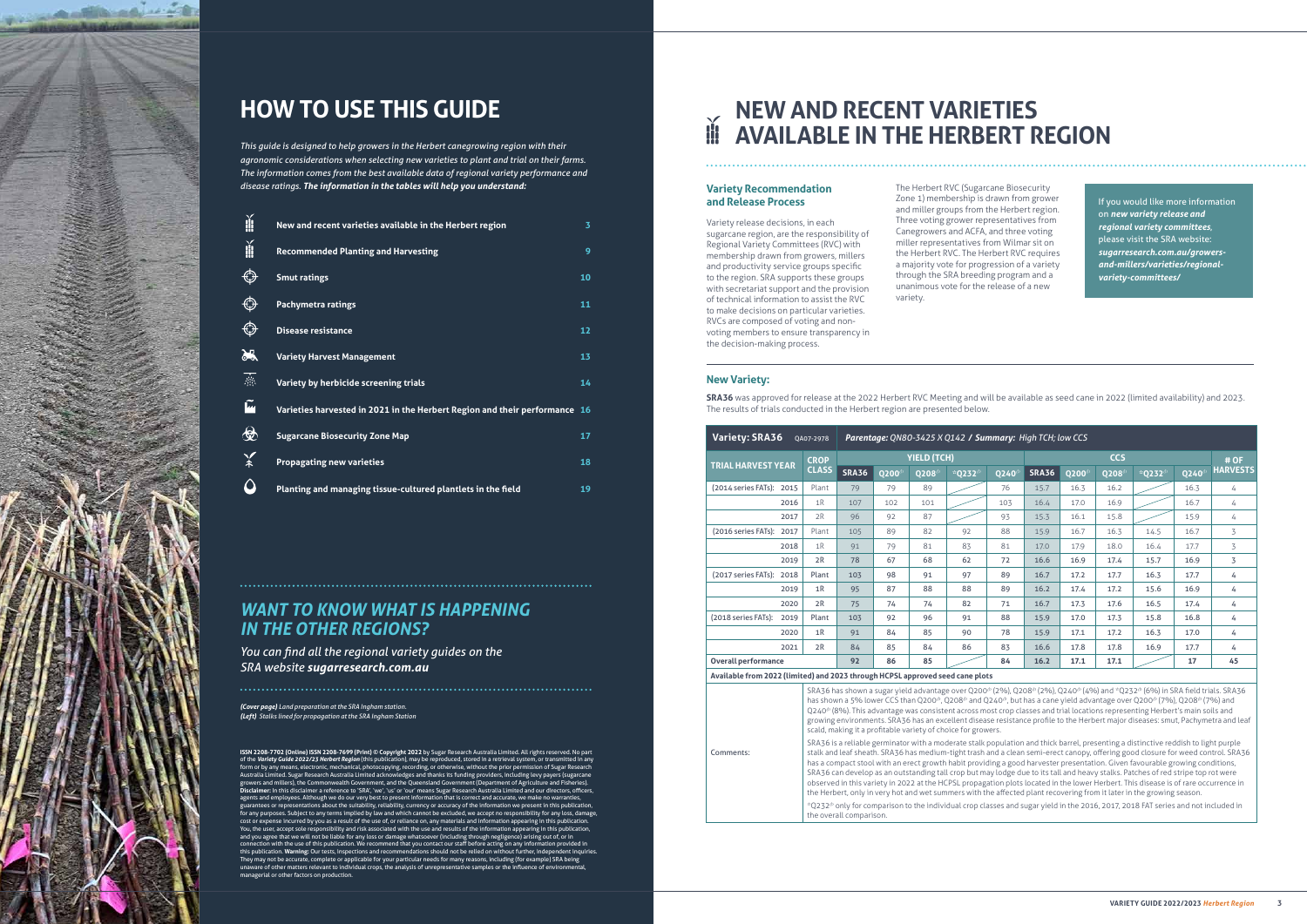#### **New Variety:**

SRA6<sup>®</sup> was approved for release at the 2022 Herbert RVC Meeting and will be available as seed cane in 2022 from the HCPSL approved seed cane plot. The results of trials conducted in the Herbert region are presented below.

| Variety: SRA6 <sup>®</sup>                                                                                                                                                                                                                                                                                                                                                                                                                                                                                                                                                                                                                                                                                                                                                                                                                                                                                                     | ON05-507       | Parentage: QN80-3425 x QH93-1197 / Summary: Lower CCS; similar TCH |                            |                    |              |                 |                   |                     |             |                                                                                                                               |                      |                 |  |
|--------------------------------------------------------------------------------------------------------------------------------------------------------------------------------------------------------------------------------------------------------------------------------------------------------------------------------------------------------------------------------------------------------------------------------------------------------------------------------------------------------------------------------------------------------------------------------------------------------------------------------------------------------------------------------------------------------------------------------------------------------------------------------------------------------------------------------------------------------------------------------------------------------------------------------|----------------|--------------------------------------------------------------------|----------------------------|--------------------|--------------|-----------------|-------------------|---------------------|-------------|-------------------------------------------------------------------------------------------------------------------------------|----------------------|-----------------|--|
| <b>TRIAL HARVEST YEAR</b>                                                                                                                                                                                                                                                                                                                                                                                                                                                                                                                                                                                                                                                                                                                                                                                                                                                                                                      | <b>CROP</b>    |                                                                    |                            | <b>YIELD (TCH)</b> |              |                 |                   |                     | <b>CCS</b>  |                                                                                                                               |                      | # OF            |  |
|                                                                                                                                                                                                                                                                                                                                                                                                                                                                                                                                                                                                                                                                                                                                                                                                                                                                                                                                | <b>CLASS</b>   | SRA6 <sup>(b)</sup>                                                | <b>Q200</b> <sup>(b)</sup> | 0208               | $*$ 0232 $@$ | $*$ 0240 $\Phi$ | SRA6 <sup>®</sup> | Q200 <sup>(b)</sup> | <b>Q208</b> | *0232 <sup>(b)</sup>                                                                                                          | *0240 <sup>(b)</sup> | <b>HARVESTS</b> |  |
| (2011 series FATs): 2012                                                                                                                                                                                                                                                                                                                                                                                                                                                                                                                                                                                                                                                                                                                                                                                                                                                                                                       | Plant          | 121                                                                | 109                        | 117                |              |                 | 15.8              | 15.9                | 15.9        |                                                                                                                               |                      | $\mathbf{1}$    |  |
| 2013                                                                                                                                                                                                                                                                                                                                                                                                                                                                                                                                                                                                                                                                                                                                                                                                                                                                                                                           | 1 <sup>R</sup> | 106                                                                | 99                         | 103                |              |                 | 16.7              | 16.9                | 17.4        |                                                                                                                               |                      | $\mathbf{1}$    |  |
| 2014                                                                                                                                                                                                                                                                                                                                                                                                                                                                                                                                                                                                                                                                                                                                                                                                                                                                                                                           | 2R             | 106                                                                | 98                         | 99                 |              |                 | 15.2              | 15.7                | 15.6        |                                                                                                                               |                      | $\mathbf{1}$    |  |
| (2013 series FATs): 2014                                                                                                                                                                                                                                                                                                                                                                                                                                                                                                                                                                                                                                                                                                                                                                                                                                                                                                       | Plant          | 76                                                                 | 80                         | 79                 | 88           | 84              | 14.7              | 15.8                | 16.0        | 14.8                                                                                                                          | 15.4                 | $\overline{2}$  |  |
| 2015                                                                                                                                                                                                                                                                                                                                                                                                                                                                                                                                                                                                                                                                                                                                                                                                                                                                                                                           | 1R             | 83                                                                 | 84                         | 91                 | 89           | 82              | 14.7              | 15.6                | 16.2        | 15.2                                                                                                                          | 16.2                 | $\overline{2}$  |  |
| 2016                                                                                                                                                                                                                                                                                                                                                                                                                                                                                                                                                                                                                                                                                                                                                                                                                                                                                                                           | 2R             | 71                                                                 | 76                         | 89                 | 84           | 80              | 11.8              | 12.9                | 13.2        | 11.8                                                                                                                          | 13.2                 | $\mathbf{1}$    |  |
| (2016 series FATs): 2017                                                                                                                                                                                                                                                                                                                                                                                                                                                                                                                                                                                                                                                                                                                                                                                                                                                                                                       | Plant          | 76                                                                 | 89                         | 82                 | 92           | 88              | 15.6              | 16.7                | 16.3        | 14.5                                                                                                                          | 16.7                 | 3               |  |
| 2018                                                                                                                                                                                                                                                                                                                                                                                                                                                                                                                                                                                                                                                                                                                                                                                                                                                                                                                           | 1 <sup>R</sup> | 80                                                                 | 79                         | 81                 | 83           | 81              | 17.4              | 17.9                | 18.0        | 16.4                                                                                                                          | 17.7                 | 3               |  |
| 2019                                                                                                                                                                                                                                                                                                                                                                                                                                                                                                                                                                                                                                                                                                                                                                                                                                                                                                                           | 2R             | 75                                                                 | 67                         | 68                 | 62           | 72              | 16.8              | 16.9                | 17.4        | 15.7                                                                                                                          | 16.9                 | 3               |  |
| <b>Overall performance</b>                                                                                                                                                                                                                                                                                                                                                                                                                                                                                                                                                                                                                                                                                                                                                                                                                                                                                                     |                | 88                                                                 | 87                         | 90                 |              |                 | 15.4              | 16.1                | 16.2        |                                                                                                                               |                      | 17              |  |
|                                                                                                                                                                                                                                                                                                                                                                                                                                                                                                                                                                                                                                                                                                                                                                                                                                                                                                                                |                |                                                                    |                            |                    |              |                 |                   |                     |             |                                                                                                                               |                      |                 |  |
| Available from 2022 through HCPSL approved seed cane plots<br>SRA6 <sup>®</sup> has limited data collected from the SRA Herbert trials. It was released in 2022 at the Herbert RVC due to its ratoon<br>performance. SRA6 <sup>®</sup> has shown slightly lower to similar cane yield to Q208 <sup>®</sup> and Q200 <sup>®</sup> . SRA6 <sup>®</sup> cane yield has shown to be<br>sustained after plant crop, indicating that it may provide growers with more ratoon crops. Indication are that SRA6 <sup>®</sup> may be<br>more suitable to grow in the district's wet zones than those with poor/dry conditions. SRA6 <sup>®</sup> has lower CCS than that of Q200 <sup>®</sup><br>and Q208 <sup>®</sup> . SRA6 <sup>®</sup> has an excellent disease resistance profile to the Herbert major diseases: smut, Pachymetra and leaf scald,<br>potentially making it a profitable variety of choice for growers.<br>Comments: |                |                                                                    |                            |                    |              |                 |                   |                     |             | The completed of CDA/Additional bookstated considered by the American to copies. The spelling of CDA/Additional change of all |                      |                 |  |

The germination of SRA6<sup>®</sup> is rapid, but initial growth can be slow. Arrowing is sparse. The stalks of SRA6<sup>®</sup> are shorter compared to Q200<sup>®</sup> and Q208<sup>®</sup> but with a high stalk density. SRA6<sup>®</sup> has a clean upright canopy with free-average trash. Because of its slow growth, it is recommended to be harvested mid to late season.

\*Q232<sup>6</sup> and \*Q240<sup>®</sup> only for comparison to individual crops classes in the 2013 and 2016 FAT series, and not included in the overall comparison.

SRA31<sup>®</sup> was approved for release in 2021 and seed cane will be available to growers through the HCPSL in 2023. The seed cane of this variety has been delayed due to wet weather impact in 2020.

SRA26<sup> $\phi$ </sup> and SRA28<sup> $\phi$ </sup> were approved for release in 2020 at the Herbert RVC Meeting. SRA26 $\phi$  was made available to growers through the HCPSL approved seed cane plots in 2021 and again in 2022. SRA28<sup>®</sup> will be available to growers from the HCPSL approved seed cane plots in 2022.

#### **Recently Released Varieties:**

that germination problems may occur with the use of mature planting material, thus the use of young seed cane is advised. It can be sensitive to hot water treatment. The purchase of approved seed or tissue culture is recommended. SRA28<sup>®</sup> exhibits similar

ratooning ability to  $Q208^\phi$  and  $Q200^\phi$  in SRA trial data. SRA28<sup>®</sup> has a moderate stalk population with good diameter, a distinctive purple leaf sheath, and is moderate trashing. It has a clean green canopy with good closure for weed competition. SRA28<sup>®</sup> has a compact stool with an erect habit providing good harvester presentation. Suckers in SRA28<sup>®</sup> are visibly obvious due to their purple colour; evaluation in the Far North and the Herbert indicates suckering levels are similar to  $Q240^{\circ}$ . Arrowing in the Far North has been reported as similar to  $Q200^{\circ}$  in an average year, but profuse in favourable conditions.

For growers who wish to order any of these varieties as tissue culture please contact HCPSL on PH: 47761808

The results of trials conducted in the Herbert region for SRA31<sup>®</sup>, SRA28<sup>®</sup>, SRA26<sup>®</sup>, along with other recent releases WSRA24<sup>®</sup>, SRA14<sup>®</sup> and  $SRA10^{\circ}$  are shown on the following pages.

## **NEW AND RECENT VARIETIES**  M **AVAILABLE IN THE HERBERT REGION (CONT)**

| Variety: SRA28 <sup>®</sup>                                | QS08-8776      |                          |                            |                            |                     |      | Parentage: Q233 <sup>6</sup> X Q135 / Summary: Similar TCH; Slightly higher CCS                                                                                                                                                                                                                                                                                                                                                                                                                                                                                                                                                                                                                                                                                                                                                                                                                                                                                                                                                                                                           |                            |                     |                     |                   |                                                                                                                                                      |
|------------------------------------------------------------|----------------|--------------------------|----------------------------|----------------------------|---------------------|------|-------------------------------------------------------------------------------------------------------------------------------------------------------------------------------------------------------------------------------------------------------------------------------------------------------------------------------------------------------------------------------------------------------------------------------------------------------------------------------------------------------------------------------------------------------------------------------------------------------------------------------------------------------------------------------------------------------------------------------------------------------------------------------------------------------------------------------------------------------------------------------------------------------------------------------------------------------------------------------------------------------------------------------------------------------------------------------------------|----------------------------|---------------------|---------------------|-------------------|------------------------------------------------------------------------------------------------------------------------------------------------------|
| <b>TRIAL HARVEST YEAR</b>                                  | <b>CROP</b>    |                          |                            | <b>YIELD (TCH)</b>         |                     |      |                                                                                                                                                                                                                                                                                                                                                                                                                                                                                                                                                                                                                                                                                                                                                                                                                                                                                                                                                                                                                                                                                           |                            | <b>CCS</b>          |                     |                   | # OF                                                                                                                                                 |
|                                                            | <b>CLASS</b>   | SRA28 <sup>th</sup>      | <b>Q200</b> <sup>(b)</sup> | <b>Q208</b> <sup>(b)</sup> | Q232 <sup>(b)</sup> | 0240 | <b>SRA28</b> <sup>(b)</sup>                                                                                                                                                                                                                                                                                                                                                                                                                                                                                                                                                                                                                                                                                                                                                                                                                                                                                                                                                                                                                                                               | <b>Q200</b> <sup>(b)</sup> | Q208 <sup>(b)</sup> | Q232 <sup>(b)</sup> | Q240 <sup>d</sup> | <b>HARVESTS</b>                                                                                                                                      |
| (2015 series FATs): 2016                                   | Plant          | 100                      | 96                         | 99                         | 108                 | 94   | 17.2                                                                                                                                                                                                                                                                                                                                                                                                                                                                                                                                                                                                                                                                                                                                                                                                                                                                                                                                                                                                                                                                                      | 16.9                       | 17.2                | 15.7                | 16.6              | 4                                                                                                                                                    |
| 2017                                                       | 1 <sup>R</sup> | 97                       | 97                         | 94                         | 99                  | 95   | 16.5                                                                                                                                                                                                                                                                                                                                                                                                                                                                                                                                                                                                                                                                                                                                                                                                                                                                                                                                                                                                                                                                                      | 16.5                       | 16.0                | 14.4                | 16.5              | 4                                                                                                                                                    |
| 2018                                                       | 2R             | 94                       | 101                        | 100                        | 97                  | 101  | 18.3                                                                                                                                                                                                                                                                                                                                                                                                                                                                                                                                                                                                                                                                                                                                                                                                                                                                                                                                                                                                                                                                                      | 18.2                       | 18.3                | 16.9                | 17.9              | 4                                                                                                                                                    |
| (2017 series FATs): 2018                                   | Plant          | 88                       | 98                         | 91                         | 97                  | 89   | 18.2                                                                                                                                                                                                                                                                                                                                                                                                                                                                                                                                                                                                                                                                                                                                                                                                                                                                                                                                                                                                                                                                                      | 17.2                       | 17.7                | 16.3                | 17.7              | 4                                                                                                                                                    |
| 2019                                                       | 1 <sup>R</sup> | 91                       | 87                         | 88                         | 88                  | 89   | 17.4                                                                                                                                                                                                                                                                                                                                                                                                                                                                                                                                                                                                                                                                                                                                                                                                                                                                                                                                                                                                                                                                                      | 17.4                       | 17.2                | 15.6                | 16.9              | 4                                                                                                                                                    |
| 2020                                                       | 2R             | 73                       | 74                         | 74                         | 82                  | 71   | 17.7                                                                                                                                                                                                                                                                                                                                                                                                                                                                                                                                                                                                                                                                                                                                                                                                                                                                                                                                                                                                                                                                                      | 17.3                       | 17.6                | 16.5                | 17.4              | 4                                                                                                                                                    |
| <b>Overall performance</b>                                 |                | 90                       | 92                         | 91                         | 95                  | 90   | 17.6                                                                                                                                                                                                                                                                                                                                                                                                                                                                                                                                                                                                                                                                                                                                                                                                                                                                                                                                                                                                                                                                                      | 17.3                       | 17.3                | 15.9                | 17.2              | 24                                                                                                                                                   |
| Available from 2022 through HCPSL approved seed cane plots |                |                          |                            |                            |                     |      |                                                                                                                                                                                                                                                                                                                                                                                                                                                                                                                                                                                                                                                                                                                                                                                                                                                                                                                                                                                                                                                                                           |                            |                     |                     |                   |                                                                                                                                                      |
|                                                            |                | Pachymetra spore counts. |                            |                            |                     |      | SRA28 <sup>®</sup> has shown a sugar yield advantage over Q232 <sup>®</sup> (5%) and Q240 <sup>®</sup> (3%) and is comparable to Q200 <sup>®</sup> and Q208 <sup>®</sup> in SRA field<br>trials. SRA28 <sup>®</sup> cane yield is similar to Q200 <sup>®</sup> , Q208 <sup>®</sup> , Q240 <sup>®</sup> and slightly lower than Q232 <sup>®</sup> , but has a CCS advantage of 10% over<br>$Q$ 232 <sup><math>\phi</math></sup> and similar to that of Q200 <sup><math>\phi</math></sup> , Q208 <sup><math>\phi</math></sup> and Q240 <sup><math>\phi</math></sup> . The CCS advantage was consistent across crop classes and trial locations<br>which represent the main soils and growing environments of the Herbert. SRA28 <sup>®</sup> has also shown broad adaptability across the<br>Northern coastal and Tableland regions. Field observations suggest that SRA28 <sup>®</sup> may be less sensitive to waterlogging than other<br>varieties. SRA28 <sup>®</sup> has an excellent disease resistance profile and is a profitable variety choice especially for growers with higher |                            |                     |                     |                   |                                                                                                                                                      |
| Comments:                                                  |                |                          |                            |                            |                     |      | rich completed collections and contribute the contribution of contributions of the rich of the contributions of the distribution of the                                                                                                                                                                                                                                                                                                                                                                                                                                                                                                                                                                                                                                                                                                                                                                                                                                                                                                                                                   |                            |                     |                     |                   | SRA28 <sup>®</sup> initial growth and tillering can be slow, but it is a reliable germinator. Observations in the Far North and the Herbert indicate |

| Variety: SRA31 <sup>®</sup>                                | QC05-1281      | Parentage: QS87-7427 X QC82-954 / Summary: Similar TCH; Slightly higher CCS |             |                    |        |                         |                                    |                            |                    |                                                                                                                                                                                                                                                                                                                                                                                                                                                                                                                                                                                                                                                                                                                                                                                                                                                                                                                                                                                                  |                         |                                                                                                                                                                                                                                                                                                                     |
|------------------------------------------------------------|----------------|-----------------------------------------------------------------------------|-------------|--------------------|--------|-------------------------|------------------------------------|----------------------------|--------------------|--------------------------------------------------------------------------------------------------------------------------------------------------------------------------------------------------------------------------------------------------------------------------------------------------------------------------------------------------------------------------------------------------------------------------------------------------------------------------------------------------------------------------------------------------------------------------------------------------------------------------------------------------------------------------------------------------------------------------------------------------------------------------------------------------------------------------------------------------------------------------------------------------------------------------------------------------------------------------------------------------|-------------------------|---------------------------------------------------------------------------------------------------------------------------------------------------------------------------------------------------------------------------------------------------------------------------------------------------------------------|
| <b>TRIAL HARVEST YEAR</b>                                  | <b>CROP</b>    |                                                                             |             | <b>YIELD (TCH)</b> |        |                         |                                    |                            | <b>CCS</b>         |                                                                                                                                                                                                                                                                                                                                                                                                                                                                                                                                                                                                                                                                                                                                                                                                                                                                                                                                                                                                  |                         | # OF                                                                                                                                                                                                                                                                                                                |
|                                                            | <b>CLASS</b>   | <b>SRA31</b> <sup><i>b</i></sup>                                            | <b>Q200</b> | <b>Q208</b>        | *0232@ | <b>Q240</b> <sup></sup> | <b>SRA31</b> <sup><i>(b)</i></sup> | <b>Q200</b> <sup>(b)</sup> | Q208 <sup>th</sup> | *0232 <sup>(b)</sup>                                                                                                                                                                                                                                                                                                                                                                                                                                                                                                                                                                                                                                                                                                                                                                                                                                                                                                                                                                             | <b>Q240</b> <sup></sup> | <b>HARVESTS</b>                                                                                                                                                                                                                                                                                                     |
| (2014 series FATs): 2015                                   | Plant          | 77                                                                          | 70          | 83                 |        | 70                      | 16.8                               | 16.1                       | 16.2               |                                                                                                                                                                                                                                                                                                                                                                                                                                                                                                                                                                                                                                                                                                                                                                                                                                                                                                                                                                                                  | 16.3                    | 3                                                                                                                                                                                                                                                                                                                   |
| 2016                                                       | 1 <sup>R</sup> | 99                                                                          | 98          | 98                 |        | 105                     | 16.3                               | 16.7                       | 16.7               |                                                                                                                                                                                                                                                                                                                                                                                                                                                                                                                                                                                                                                                                                                                                                                                                                                                                                                                                                                                                  | 16.3                    | 3                                                                                                                                                                                                                                                                                                                   |
| 2017                                                       | 2R             | 79                                                                          | 82          | 78                 |        | 88                      | 15.3                               | 15.9                       | 15.6               |                                                                                                                                                                                                                                                                                                                                                                                                                                                                                                                                                                                                                                                                                                                                                                                                                                                                                                                                                                                                  | 15.8                    | 3                                                                                                                                                                                                                                                                                                                   |
| (2016 series FATs):<br>2017                                | Plant          | 93                                                                          | 89          | 82                 | 92     | 88                      | 16.9                               | 16.7                       | 16.3               | 14.5                                                                                                                                                                                                                                                                                                                                                                                                                                                                                                                                                                                                                                                                                                                                                                                                                                                                                                                                                                                             | 16.7                    | 3                                                                                                                                                                                                                                                                                                                   |
| 2018                                                       | 1 <sup>R</sup> | 79                                                                          | 79          | 81                 | 83     | 81                      | 18.5                               | 17.9                       | 18.0               | 16.4                                                                                                                                                                                                                                                                                                                                                                                                                                                                                                                                                                                                                                                                                                                                                                                                                                                                                                                                                                                             | 17.7                    | 3                                                                                                                                                                                                                                                                                                                   |
| 2019                                                       | 2R             | 64                                                                          | 67          | 68                 | 62     | 72                      | 17.0                               | 16.9                       | 17.4               | 15.7                                                                                                                                                                                                                                                                                                                                                                                                                                                                                                                                                                                                                                                                                                                                                                                                                                                                                                                                                                                             | 16.9                    | 3                                                                                                                                                                                                                                                                                                                   |
| <b>Overall performance</b>                                 |                | 82                                                                          | 81          | 81                 |        | 84                      | 16.8                               | 16.7                       | 16.7               |                                                                                                                                                                                                                                                                                                                                                                                                                                                                                                                                                                                                                                                                                                                                                                                                                                                                                                                                                                                                  | 16.6                    | 18                                                                                                                                                                                                                                                                                                                  |
| Available from 2023 through HCPSL approved seed cane plots |                |                                                                             |             |                    |        |                         |                                    |                            |                    |                                                                                                                                                                                                                                                                                                                                                                                                                                                                                                                                                                                                                                                                                                                                                                                                                                                                                                                                                                                                  |                         |                                                                                                                                                                                                                                                                                                                     |
| Comments:                                                  | smut pressure. | waterlogging than other varieties.                                          |             |                    |        |                         |                                    |                            |                    | SRA31 <sup>®</sup> was released in the Herbert in 2021. SRA31 <sup>®</sup> has shown a sugar yield similar to Q200 <sup>®</sup> , Q208 <sup>®</sup> and Q240 <sup>®</sup> in the Herbert<br>SRA trials. The cane yield of SRA31 <sup>®</sup> is similar to Q200 <sup>®</sup> and Q208 <sup>®</sup> and slightly lower than Q240 <sup>®</sup> . SRA31 <sup>®</sup> has shown a CCS<br>advantage over standards varieties in the early to mid-season from plant and ratoon crops (data not presented), which was<br>smut, Pachymetra and leaf scald, making it a profitable variety of choice for growers with high Pachymetra spore count and high<br>SRA31 <sup><math>\phi</math></sup> is a reliable germinator and has an erect growth habit and an open stool with a fair presentation to the harvester. SRA31 <sup><math>\phi</math></sup><br>slightly bulged eyes, and making it suitable for billet planting. Field observation indicates that SRA31 <sup>6</sup> may be less sensitive to |                         | consistent across the SRA Herbert trial locations. SRA31 <sup>®</sup> has an excellent disease resistance profile to the Herbert major diseases:<br>has a more erect canopy than Q200 <sup><math>\phi</math></sup> , which provides better closure for controlling of weeds. Trash is average-tight, protecting the |

\*Q232<sup>A</sup> is only for comparison to the individual crop classes in the 2016 FAT series and not included in the overall comparison.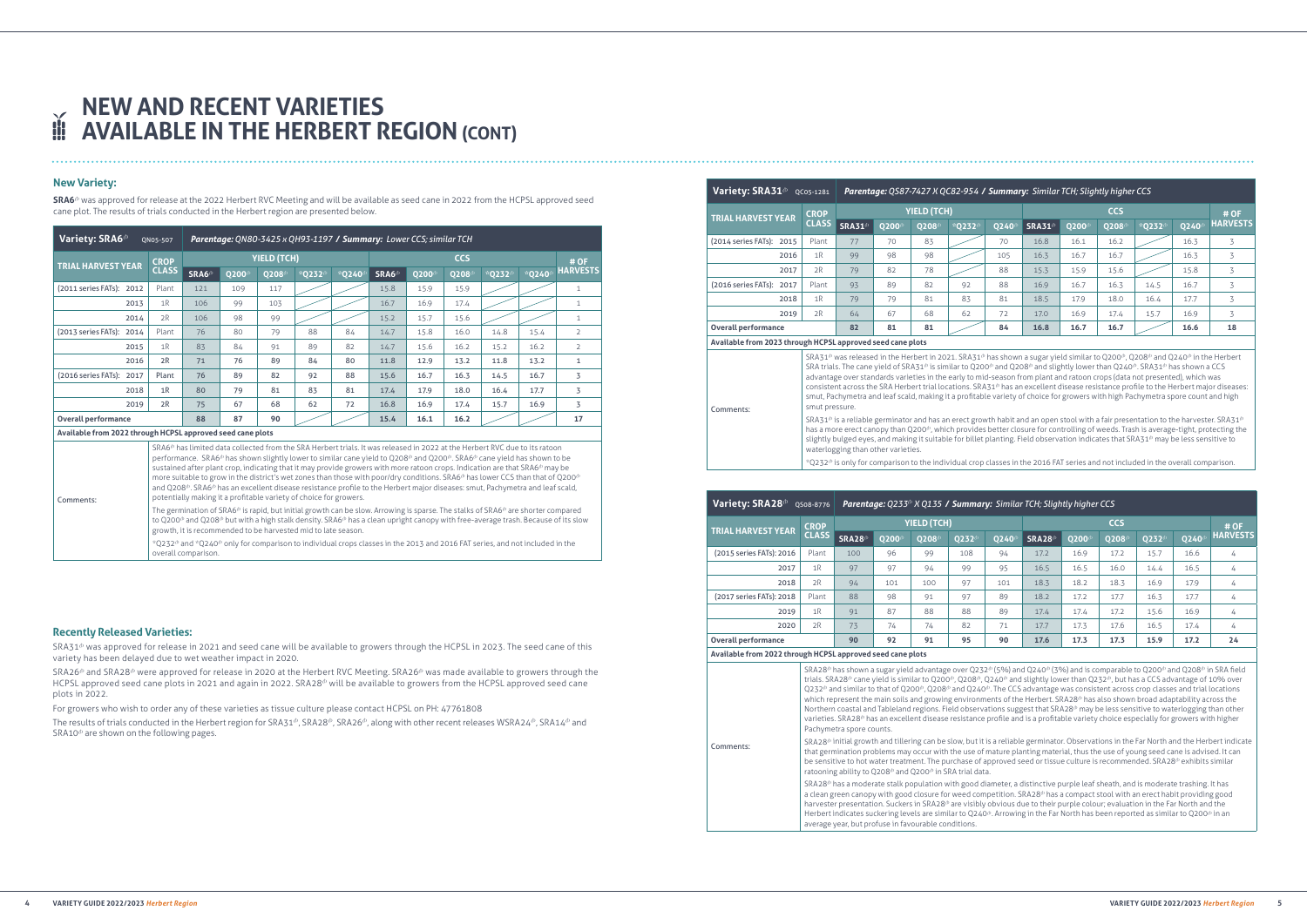| Variety: WSRA24 <sup>th</sup> QA05-2486 |              | <b>Parentage:</b> QN80-3425 X BN61-1123 / Summary: Higher TCH; lower CCS                                                                                                                                                                                                                                                                                                                                                                                                                                                                                                                                                                                                                                                                                                                                                                                                                                                                                                                                                                                                                                                                                                                                                                                                                                                                                                                                                  |             |                     |                      |                         |                      |                    |                    |                      |             |                                                                                                                                                          |
|-----------------------------------------|--------------|---------------------------------------------------------------------------------------------------------------------------------------------------------------------------------------------------------------------------------------------------------------------------------------------------------------------------------------------------------------------------------------------------------------------------------------------------------------------------------------------------------------------------------------------------------------------------------------------------------------------------------------------------------------------------------------------------------------------------------------------------------------------------------------------------------------------------------------------------------------------------------------------------------------------------------------------------------------------------------------------------------------------------------------------------------------------------------------------------------------------------------------------------------------------------------------------------------------------------------------------------------------------------------------------------------------------------------------------------------------------------------------------------------------------------|-------------|---------------------|----------------------|-------------------------|----------------------|--------------------|--------------------|----------------------|-------------|----------------------------------------------------------------------------------------------------------------------------------------------------------|
| <b>TRIAL HARVEST YEAR</b>               | <b>CROP</b>  |                                                                                                                                                                                                                                                                                                                                                                                                                                                                                                                                                                                                                                                                                                                                                                                                                                                                                                                                                                                                                                                                                                                                                                                                                                                                                                                                                                                                                           |             | <b>YIELD (TCH)</b>  |                      |                         |                      |                    | <b>CCS</b>         |                      |             | # OF                                                                                                                                                     |
|                                         | <b>CLASS</b> | WSRA24 <sup>th</sup>                                                                                                                                                                                                                                                                                                                                                                                                                                                                                                                                                                                                                                                                                                                                                                                                                                                                                                                                                                                                                                                                                                                                                                                                                                                                                                                                                                                                      | <b>Q200</b> | Q208 <sup>(b)</sup> | *0232 <sup>(b)</sup> | <b>Q240</b> <sup></sup> | WSRA24 <sup>th</sup> | Q200 <sup>th</sup> | Q208 <sup>th</sup> | *0232 <sup>(b)</sup> | <b>Q240</b> | <b>HARVESTS</b>                                                                                                                                          |
| (2014 series FATs): 2015                | Plant        | 96                                                                                                                                                                                                                                                                                                                                                                                                                                                                                                                                                                                                                                                                                                                                                                                                                                                                                                                                                                                                                                                                                                                                                                                                                                                                                                                                                                                                                        | 79          | 89                  |                      | 76                      | 14.7                 | 16.3               | 16.2               |                      | 16.3        | 4                                                                                                                                                        |
| 2016                                    | 1R           | 116                                                                                                                                                                                                                                                                                                                                                                                                                                                                                                                                                                                                                                                                                                                                                                                                                                                                                                                                                                                                                                                                                                                                                                                                                                                                                                                                                                                                                       | 102         | 101                 |                      | 103                     | 15.9                 | 17.0               | 16.9               |                      | 16.7        | 4                                                                                                                                                        |
| 2017                                    | 2R           | 98                                                                                                                                                                                                                                                                                                                                                                                                                                                                                                                                                                                                                                                                                                                                                                                                                                                                                                                                                                                                                                                                                                                                                                                                                                                                                                                                                                                                                        | 92          | 87                  |                      | 93                      | 14.8                 | 16.1               | 15.8               |                      | 15.9        | 4                                                                                                                                                        |
| (2016 series FATs): 2017                | Plant        | 92                                                                                                                                                                                                                                                                                                                                                                                                                                                                                                                                                                                                                                                                                                                                                                                                                                                                                                                                                                                                                                                                                                                                                                                                                                                                                                                                                                                                                        | 89          | 82                  | 92                   | 88                      | 15.2                 | 16.7               | 16.3               | 14.5                 | 16.7        | 3                                                                                                                                                        |
| 2018                                    | 1R           | 79                                                                                                                                                                                                                                                                                                                                                                                                                                                                                                                                                                                                                                                                                                                                                                                                                                                                                                                                                                                                                                                                                                                                                                                                                                                                                                                                                                                                                        | 79          | 81                  | 83                   | 81                      | 16.0                 | 17.9               | 18.0               | 16.4                 | 17.7        | 3                                                                                                                                                        |
| 2019                                    | 2R           | 60                                                                                                                                                                                                                                                                                                                                                                                                                                                                                                                                                                                                                                                                                                                                                                                                                                                                                                                                                                                                                                                                                                                                                                                                                                                                                                                                                                                                                        | 67          | 68                  | 62                   | 72                      | 15.8                 | 16.9               | 17.4               | 15.7                 | 16.9        | 3                                                                                                                                                        |
| <b>Overall performance</b>              |              | 90                                                                                                                                                                                                                                                                                                                                                                                                                                                                                                                                                                                                                                                                                                                                                                                                                                                                                                                                                                                                                                                                                                                                                                                                                                                                                                                                                                                                                        | 85          | 85                  |                      | 86                      | 15.4                 | 16.8               | 16.8               |                      | 16.7        | 21                                                                                                                                                       |
| Available 2020                          |              |                                                                                                                                                                                                                                                                                                                                                                                                                                                                                                                                                                                                                                                                                                                                                                                                                                                                                                                                                                                                                                                                                                                                                                                                                                                                                                                                                                                                                           |             |                     |                      |                         |                      |                    |                    |                      |             |                                                                                                                                                          |
| Comments:                               |              | Released in the Herbert in 2019, WSRA24 <sup><math>\phi</math></sup> has shown a 6% cane yield advantage over Q200 <sup><math>\phi</math></sup> and Q208 $\phi$ , and 5% over Q240 $\phi$ .<br>The cane yield advantage is more noticeable in plant crop and first ratoon. WSRA24 <sup><math>\phi</math></sup> has lower CCS than Q200 <sup><math>\phi</math></sup> , Q208 <sup><math>\phi</math></sup> and Q240 <sup><math>\phi</math></sup> .<br>WSRA24 <sup>®</sup> is resistant to smut, Pachymetra, and leaf scald, making it a profitable variety of choice for growers with high Pachymetra<br>spore count and high smut pressure.<br>WSRA24 <sup>®</sup> is a vigorous and fast germinator compared to current commercial varieties. WSRA24 <sup>®</sup> has less tendency to arrow and<br>is moderate in suckering. WSRA24 <sup>®</sup> has a average stalk population at maturity and an erect growth habit. The stalks of WSRA24 <sup>®</sup><br>are pale green, tall, and heavy, with an exceptional thick barrel diameter. WSRA24 <sup>®</sup> has a clean canopy with good closure for<br>weed competition and free-average trash. Due to its prominent eyes, it is recommended to use young planting material for even<br>harvested mid to late in the season.<br>*Q232 <sup>®</sup> only for comparison to the individual crop classes in the 2016 FAT series and not included in the overall comparison. |             |                     |                      |                         |                      |                    |                    |                      |             | germination. Field observations suggest that WSRA24 <sup>®</sup> may be less sensitive to waterlogging than other varieties. WSRA24 <sup>®</sup> is best |

| Variety: SRA26 <sup>®</sup>                              | ON08-2282      |                                                                                                                                                                                                                                                                                                                                                                                                                                                                                                                                                                                                                                                                                                                                                                                                                                                                                                                                                                                                                                                                                                                                                                                                                                                                                                                                                                                                                                                                                                                                                                                                                                                                                                                                                                                                                                                                                                                 |                          |                    | Parentage: QN97-2122 x Q146 / Summary: Similar TCH; slightly higher CCS |                         |                    |                            |                     |                                                                                                                                                                                                                                                                                                                                                 |                                        |                                                                                                                                              |
|----------------------------------------------------------|----------------|-----------------------------------------------------------------------------------------------------------------------------------------------------------------------------------------------------------------------------------------------------------------------------------------------------------------------------------------------------------------------------------------------------------------------------------------------------------------------------------------------------------------------------------------------------------------------------------------------------------------------------------------------------------------------------------------------------------------------------------------------------------------------------------------------------------------------------------------------------------------------------------------------------------------------------------------------------------------------------------------------------------------------------------------------------------------------------------------------------------------------------------------------------------------------------------------------------------------------------------------------------------------------------------------------------------------------------------------------------------------------------------------------------------------------------------------------------------------------------------------------------------------------------------------------------------------------------------------------------------------------------------------------------------------------------------------------------------------------------------------------------------------------------------------------------------------------------------------------------------------------------------------------------------------|--------------------------|--------------------|-------------------------------------------------------------------------|-------------------------|--------------------|----------------------------|---------------------|-------------------------------------------------------------------------------------------------------------------------------------------------------------------------------------------------------------------------------------------------------------------------------------------------------------------------------------------------|----------------------------------------|----------------------------------------------------------------------------------------------------------------------------------------------|
|                                                          | <b>CROP</b>    |                                                                                                                                                                                                                                                                                                                                                                                                                                                                                                                                                                                                                                                                                                                                                                                                                                                                                                                                                                                                                                                                                                                                                                                                                                                                                                                                                                                                                                                                                                                                                                                                                                                                                                                                                                                                                                                                                                                 |                          | <b>YIELD (TCH)</b> |                                                                         |                         |                    |                            | <b>CCS</b>          |                                                                                                                                                                                                                                                                                                                                                 |                                        | # OF                                                                                                                                         |
| <b>TRIAL HARVEST YEAR</b>                                | <b>CLASS</b>   | <b>SRA26</b> <sup>(b)</sup>                                                                                                                                                                                                                                                                                                                                                                                                                                                                                                                                                                                                                                                                                                                                                                                                                                                                                                                                                                                                                                                                                                                                                                                                                                                                                                                                                                                                                                                                                                                                                                                                                                                                                                                                                                                                                                                                                     | <b>Q200</b> <sup>d</sup> | <b>O208</b>        | *0232 <sup>@</sup>                                                      | <b>Q240</b> <sup></sup> | SRA26 <sup>®</sup> | <b>O200</b> <sup>(b)</sup> | Q208 <sup>(b)</sup> | *0232 <sup>(b)</sup>                                                                                                                                                                                                                                                                                                                            | $Q240$ <sup><math>\dagger</math></sup> | <b>HARVESTS</b>                                                                                                                              |
| (2014 series FATs): 2015                                 | Plant          | 77                                                                                                                                                                                                                                                                                                                                                                                                                                                                                                                                                                                                                                                                                                                                                                                                                                                                                                                                                                                                                                                                                                                                                                                                                                                                                                                                                                                                                                                                                                                                                                                                                                                                                                                                                                                                                                                                                                              | 79                       | 89                 |                                                                         | 76                      | 16.7               | 16.3                       | 16.2                |                                                                                                                                                                                                                                                                                                                                                 | 16.3                                   | 4                                                                                                                                            |
| 2016                                                     | 1 <sup>R</sup> | 101                                                                                                                                                                                                                                                                                                                                                                                                                                                                                                                                                                                                                                                                                                                                                                                                                                                                                                                                                                                                                                                                                                                                                                                                                                                                                                                                                                                                                                                                                                                                                                                                                                                                                                                                                                                                                                                                                                             | 102                      | 101                |                                                                         | 103                     | 17.4               | 17.0                       | 16.9                |                                                                                                                                                                                                                                                                                                                                                 | 16.7                                   | 4                                                                                                                                            |
| 2017                                                     | 2R             | 90                                                                                                                                                                                                                                                                                                                                                                                                                                                                                                                                                                                                                                                                                                                                                                                                                                                                                                                                                                                                                                                                                                                                                                                                                                                                                                                                                                                                                                                                                                                                                                                                                                                                                                                                                                                                                                                                                                              | 92                       | 87                 |                                                                         | 93                      | 15.6               | 16.1                       | 15.8                |                                                                                                                                                                                                                                                                                                                                                 | 15.9                                   | 4                                                                                                                                            |
| (2016 series FATs): 2017                                 | Plant          | 87                                                                                                                                                                                                                                                                                                                                                                                                                                                                                                                                                                                                                                                                                                                                                                                                                                                                                                                                                                                                                                                                                                                                                                                                                                                                                                                                                                                                                                                                                                                                                                                                                                                                                                                                                                                                                                                                                                              | 89                       | 82                 | 92                                                                      | 88                      | 16.7               | 16.7                       | 16.3                | 14.5                                                                                                                                                                                                                                                                                                                                            | 16.7                                   | 3                                                                                                                                            |
| 2018                                                     | 1R             | 81                                                                                                                                                                                                                                                                                                                                                                                                                                                                                                                                                                                                                                                                                                                                                                                                                                                                                                                                                                                                                                                                                                                                                                                                                                                                                                                                                                                                                                                                                                                                                                                                                                                                                                                                                                                                                                                                                                              | 79                       | 81                 | 83                                                                      | 81                      | 18.1               | 17.9                       | 18.0                | 16.4                                                                                                                                                                                                                                                                                                                                            | 17.7                                   | 3                                                                                                                                            |
| 2019                                                     | 2R             | 71                                                                                                                                                                                                                                                                                                                                                                                                                                                                                                                                                                                                                                                                                                                                                                                                                                                                                                                                                                                                                                                                                                                                                                                                                                                                                                                                                                                                                                                                                                                                                                                                                                                                                                                                                                                                                                                                                                              | 67                       | 68                 | 62                                                                      | 72                      | 17.3               | 16.9                       | 17.4                | 15.7                                                                                                                                                                                                                                                                                                                                            | 16.9                                   | 3                                                                                                                                            |
| <b>Overall performance</b>                               |                | 85                                                                                                                                                                                                                                                                                                                                                                                                                                                                                                                                                                                                                                                                                                                                                                                                                                                                                                                                                                                                                                                                                                                                                                                                                                                                                                                                                                                                                                                                                                                                                                                                                                                                                                                                                                                                                                                                                                              | 85                       | 85                 |                                                                         | 86                      | 17                 | 16.8                       | 16.8                |                                                                                                                                                                                                                                                                                                                                                 | 16.7                                   | 21                                                                                                                                           |
| Available in 2022 through HCPSL approved seed cane plots |                |                                                                                                                                                                                                                                                                                                                                                                                                                                                                                                                                                                                                                                                                                                                                                                                                                                                                                                                                                                                                                                                                                                                                                                                                                                                                                                                                                                                                                                                                                                                                                                                                                                                                                                                                                                                                                                                                                                                 |                          |                    |                                                                         |                         |                    |                            |                     |                                                                                                                                                                                                                                                                                                                                                 |                                        |                                                                                                                                              |
|                                                          |                |                                                                                                                                                                                                                                                                                                                                                                                                                                                                                                                                                                                                                                                                                                                                                                                                                                                                                                                                                                                                                                                                                                                                                                                                                                                                                                                                                                                                                                                                                                                                                                                                                                                                                                                                                                                                                                                                                                                 |                          |                    |                                                                         |                         |                    |                            |                     | SRA26 <sup>®</sup> has shown similar sugar yield than Q200 <sup>®</sup> , Q208 <sup>®</sup> and Q240 <sup>®</sup> in SRA field trials. SRA26 <sup>®</sup> has a higher CCS and equivalent<br>cane yield than Q240 <sup>+</sup> , Q208A and Q200 <sup>+</sup> across most crop classes and trial locations representing Herbert's main soils and |                                        | growing environments. Limited field observations suggest that well-drained soils favour its development. SRA26 <sup>®</sup> has an excellent |
| Comments:                                                |                | disease resistance profile to the major diseases in the Herbert: smut, Pachymetra and leaf scald, making it a profitable variety of<br>choice for growers with a high Pachymetra spore count. SRA26 <sup>®</sup> is a reliable germinator. However, slow growth has been observed<br>in the wetter pockets of the paddock. Be aware of its profuse hairs when manual handling it.<br>The following features have been described in the Far North: a semi-prostrate early growth habit, often up to and including at fill-in<br>stage, has been reported. The vield potential of SRA26 <sup>®</sup> is not typically affected if tiller damage occurs when filling-in as it is a<br>moderate to high tillering variety. SRA26 <sup>®</sup> will straighten up to stand erect, providing a good harvester presentation. SRA26 <sup>®</sup> has<br>internodes of even length and protected eyes, making it an ideal variety for billet planting. Preliminary experimental results and<br>initial commercial experience suggest SRA26 <sup>®</sup> has RSD sensitivity similar to Q253 <sup>®</sup> . Chlorotic streak disease have been observed<br>by HCPSL in clay waterlogged soils. SRA26 <sup>®</sup> is a very sparse or non-arrowing variety, is moderate trashing and does not sucker<br>readily. It will continue to grow steadily throughout the autumn and winter months, and we recommend it is harvested mid-to-late<br>season to maximise its CCS, similar to Q200 <sup>®</sup> . However, if SRA26 <sup>®</sup> is targeted for harvest early in the season, then maturity testing<br>or the use of crop ripeners are advised. SRA26 <sup>®</sup> exhibits similar ratooning ability to Q200 <sup>®</sup> and Q208 <sup>®</sup> .<br>*Q232 <sup><math>\phi</math></sup> is only for comparison to the individual crop classes in the 2016 FAT series and is not included in the overall comparison. |                          |                    |                                                                         |                         |                    |                            |                     |                                                                                                                                                                                                                                                                                                                                                 |                                        |                                                                                                                                              |

## **NEW AND RECENT VARIETIES AVAILABLE IN THE HERBERT REGION (CONT)**

| Variety: SRA10 <sup>®</sup> | ON06-807       |                                                                                                                                                                                                                                                                                                                                                                                                                                                                                                                                                                                                                                                                                                                                                                                                                                                                                                                                                                                                                                                                                                                                                                                                                                                       |                         |                    |                      |                    | Parentage: QN92-157 X QN91-3898 / Summary: Lower TCH; higher CCS |                   |             |                      |        |                                                                                                                                                         |
|-----------------------------|----------------|-------------------------------------------------------------------------------------------------------------------------------------------------------------------------------------------------------------------------------------------------------------------------------------------------------------------------------------------------------------------------------------------------------------------------------------------------------------------------------------------------------------------------------------------------------------------------------------------------------------------------------------------------------------------------------------------------------------------------------------------------------------------------------------------------------------------------------------------------------------------------------------------------------------------------------------------------------------------------------------------------------------------------------------------------------------------------------------------------------------------------------------------------------------------------------------------------------------------------------------------------------|-------------------------|--------------------|----------------------|--------------------|------------------------------------------------------------------|-------------------|-------------|----------------------|--------|---------------------------------------------------------------------------------------------------------------------------------------------------------|
| <b>TRIAL HARVEST YEAR</b>   | <b>CROP</b>    |                                                                                                                                                                                                                                                                                                                                                                                                                                                                                                                                                                                                                                                                                                                                                                                                                                                                                                                                                                                                                                                                                                                                                                                                                                                       |                         | <b>YIELD (TCH)</b> |                      |                    |                                                                  |                   | <b>CCS</b>  |                      |        | # OF                                                                                                                                                    |
|                             | <b>CLASS</b>   | <b>SRA10</b> <sup>®</sup>                                                                                                                                                                                                                                                                                                                                                                                                                                                                                                                                                                                                                                                                                                                                                                                                                                                                                                                                                                                                                                                                                                                                                                                                                             | <b>O200</b> <sup></sup> | 0208               | *0232 <sup>(b)</sup> | *0240 <sup>®</sup> | <b>SRA10</b> <sup><math>\Phi</math></sup>                        | Q200 <sup>®</sup> | <b>Q208</b> | *0232 <sup>(b)</sup> | *Q2404 | <b>HARVESTS</b>                                                                                                                                         |
| (2012 series FATs): 2013    | Plant          | 88                                                                                                                                                                                                                                                                                                                                                                                                                                                                                                                                                                                                                                                                                                                                                                                                                                                                                                                                                                                                                                                                                                                                                                                                                                                    | 90                      | 97                 |                      |                    | 16.4                                                             | 15.4              | 15.7        |                      |        | 4                                                                                                                                                       |
| 2014                        | 1R             | 73                                                                                                                                                                                                                                                                                                                                                                                                                                                                                                                                                                                                                                                                                                                                                                                                                                                                                                                                                                                                                                                                                                                                                                                                                                                    | 72                      | 83                 |                      |                    | 16.2                                                             | 15.6              | 16.1        |                      |        | 4                                                                                                                                                       |
| 2015                        | 2R             | 83                                                                                                                                                                                                                                                                                                                                                                                                                                                                                                                                                                                                                                                                                                                                                                                                                                                                                                                                                                                                                                                                                                                                                                                                                                                    | 88                      | 97                 |                      |                    | 16.4                                                             | 16.0              | 16.4        |                      |        | 4                                                                                                                                                       |
| (2014 series FATs): 2015    | Plant          | 73                                                                                                                                                                                                                                                                                                                                                                                                                                                                                                                                                                                                                                                                                                                                                                                                                                                                                                                                                                                                                                                                                                                                                                                                                                                    | 79                      | 89                 |                      | 76                 | 16.3                                                             | 16.3              | 16.2        |                      | 16.3   | 4                                                                                                                                                       |
| 2016                        | 1R             | 89                                                                                                                                                                                                                                                                                                                                                                                                                                                                                                                                                                                                                                                                                                                                                                                                                                                                                                                                                                                                                                                                                                                                                                                                                                                    | 102                     | 101                |                      | 103                | 17.3                                                             | 17.0              | 16.9        |                      | 16.7   | 4                                                                                                                                                       |
| 2017                        | 2R             | 74                                                                                                                                                                                                                                                                                                                                                                                                                                                                                                                                                                                                                                                                                                                                                                                                                                                                                                                                                                                                                                                                                                                                                                                                                                                    | 92                      | 87                 |                      | 93                 | 16.4                                                             | 16.1              | 15.8        |                      | 15.9   | 4                                                                                                                                                       |
| (2016 series FATs): 2017    | Plant          | 84                                                                                                                                                                                                                                                                                                                                                                                                                                                                                                                                                                                                                                                                                                                                                                                                                                                                                                                                                                                                                                                                                                                                                                                                                                                    | 89                      | 82                 | 92                   | 88                 | 17.5                                                             | 16.7              | 16.3        | 14.5                 | 16.7   | 3                                                                                                                                                       |
| 2018                        | 1 <sup>R</sup> | 72                                                                                                                                                                                                                                                                                                                                                                                                                                                                                                                                                                                                                                                                                                                                                                                                                                                                                                                                                                                                                                                                                                                                                                                                                                                    | 79                      | 81                 | 83                   | 81                 | 18.8                                                             | 17.9              | 18.0        | 16.4                 | 17.7   | 3                                                                                                                                                       |
| 2019                        | 2R             | 59                                                                                                                                                                                                                                                                                                                                                                                                                                                                                                                                                                                                                                                                                                                                                                                                                                                                                                                                                                                                                                                                                                                                                                                                                                                    | 67                      | 68                 | 62                   | 72                 | 17.5                                                             | 16.9              | 17.4        | 15.7                 | 16.9   | 3                                                                                                                                                       |
| <b>Overall performance</b>  |                | 77                                                                                                                                                                                                                                                                                                                                                                                                                                                                                                                                                                                                                                                                                                                                                                                                                                                                                                                                                                                                                                                                                                                                                                                                                                                    | 84                      | 87                 |                      |                    | 17                                                               | 16.4              | 16.5        |                      |        | 33                                                                                                                                                      |
| <b>Available since 2019</b> |                |                                                                                                                                                                                                                                                                                                                                                                                                                                                                                                                                                                                                                                                                                                                                                                                                                                                                                                                                                                                                                                                                                                                                                                                                                                                       |                         |                    |                      |                    |                                                                  |                   |             |                      |        |                                                                                                                                                         |
| Comments:                   | comparison.    | disease resistance profile: it is resistant to leaf scald, and intermediate resistant to smut and Pachymetra. When compared to<br>the standard varieties, SRA10 <sup>®</sup> has lower yields and consistently higher CCS. SRA10 <sup>®</sup> germination is similar to Q200 <sup>®</sup> . Arrowing<br>is very sparse in SRA10 <sup>®</sup> and has moderate suckering. SRA10 <sup>®</sup> has an erect growth habit with a good presentation to the<br>harvester and a close stool, and slim stalks with average stalk population at maturity. SRA10 <sup>®</sup> has an erect canopy, which can be<br>challenging to compete with weeds in the early stages of development or when planted in broad row space. SRA10 <sup>®</sup> is suitable<br>either for billet or stick planters, given its medium-loose trash and small-medium eyes. Limited data suggests SRA10 <sup>®</sup> is an early<br>sugar variety and would be better to harvest early to mid-season.<br>*Q232 <sup>®</sup> only for comparison to individual crops classes in the 2016 FAT series and not included in the overall comparison.<br>*Q240 <sup>®</sup> only for comparison to individual crop classes in the 2014 and 2016 FAT series, and not included in the overall |                         |                    |                      |                    |                                                                  |                   |             |                      |        | SRA10 <sup>®</sup> was released in the Far North and the Herbert in 2018 due to its high CCS and Early sugar potential. SRA10 <sup>®</sup> has a modest |

| Variety: SRA14 <sup>th</sup> | OC02-402       |                                  |                                          |                                                      | <b>Parentage: QN91-295 X Q200<sup>th</sup> / Summary: Lower TCH; similar CCS</b>                                                                                                                                                                                                                                                                                                                                                      |                                  |                            |                            |                    |                 |
|------------------------------|----------------|----------------------------------|------------------------------------------|------------------------------------------------------|---------------------------------------------------------------------------------------------------------------------------------------------------------------------------------------------------------------------------------------------------------------------------------------------------------------------------------------------------------------------------------------------------------------------------------------|----------------------------------|----------------------------|----------------------------|--------------------|-----------------|
| <b>TRIAL HARVEST YEAR</b>    | <b>CROP</b>    |                                  |                                          | <b>YIELD (TCH)</b>                                   |                                                                                                                                                                                                                                                                                                                                                                                                                                       |                                  |                            | <b>CCS</b>                 |                    | # OF            |
|                              | <b>CLASS</b>   | <b>SRA14</b> <sup><i>b</i></sup> | <b>O200</b> <sup><math>\Phi</math></sup> | 0208                                                 | *Q240 <sup>®</sup>                                                                                                                                                                                                                                                                                                                                                                                                                    | <b>SRA14</b> <sup><i>b</i></sup> | <b>O200</b> <sup>(b)</sup> | <b>O208</b> <sup>(b)</sup> | *0240 <sup>®</sup> | <b>HARVESTS</b> |
| (2011 series FATs): 2012     | Plant          | 74                               | 67                                       | 70                                                   |                                                                                                                                                                                                                                                                                                                                                                                                                                       | 16.2                             | 16.2                       | 16.3                       |                    | 3               |
| 2013                         | 1R             | 65                               | 64                                       | 66                                                   |                                                                                                                                                                                                                                                                                                                                                                                                                                       | 16.8                             | 16.7                       | 16.8                       |                    | 3               |
| 2014                         | 2R             | 62                               | 64                                       | 65                                                   |                                                                                                                                                                                                                                                                                                                                                                                                                                       | 15.8                             | 16.2                       | 16.6                       |                    | 3               |
| (2013 series FATs): 2014     | Plant          | 78                               | 85                                       | 88                                                   | 80                                                                                                                                                                                                                                                                                                                                                                                                                                    | 14.9                             | 15.4                       | 15.1                       | 15.1               | $\overline{2}$  |
| 2015                         | 1R             | 72                               | 74                                       | 83                                                   | 71                                                                                                                                                                                                                                                                                                                                                                                                                                    | 16.1                             | 15.5                       | 16.2                       | 16.7               | 2               |
| 2016                         | 2R             | 78                               | 82                                       | 91                                                   | 83                                                                                                                                                                                                                                                                                                                                                                                                                                    | 13.5                             | 13.9                       | 14.1                       | 14.1               | $\overline{2}$  |
| (2014 series FATs): 2015     | Plant          | 75                               | 79                                       | 89                                                   | 76                                                                                                                                                                                                                                                                                                                                                                                                                                    | 16.3                             | 16.3                       | 16.2                       | 16.3               | 4               |
| 2016                         | 1R             | 101                              | 102                                      | 101                                                  | 103                                                                                                                                                                                                                                                                                                                                                                                                                                   | 16.9                             | 17.0                       | 16.9                       | 16.7               | 4               |
| 2017                         | 2R             | 90                               | 92                                       | 87                                                   | 93                                                                                                                                                                                                                                                                                                                                                                                                                                    | 15.9                             | 16.1                       | 15.8                       | 15.9               | 4               |
| (2015 series FATs): 2016     | Plant          | 94                               | 96                                       | 99                                                   | 94                                                                                                                                                                                                                                                                                                                                                                                                                                    | 17.1                             | 16.9                       | 17.2                       | 16.6               | 4               |
| 2017                         | 1 <sup>R</sup> | 90                               | 97                                       | 94                                                   | 95                                                                                                                                                                                                                                                                                                                                                                                                                                    | 16.5                             | 16.5                       | 16.0                       | 16.5               | 4               |
| 2018                         | 2R             | 93                               | 101                                      | 100                                                  | 101                                                                                                                                                                                                                                                                                                                                                                                                                                   | 18.8                             | 18.2                       | 18.3                       | 17.9               | 4               |
| <b>Overall performance</b>   |                | 81                               | 83                                       | 86                                                   |                                                                                                                                                                                                                                                                                                                                                                                                                                       | 16.2                             | 16.2                       | 16.3                       |                    | 39              |
| <b>Available since 2019</b>  |                |                                  |                                          |                                                      |                                                                                                                                                                                                                                                                                                                                                                                                                                       |                                  |                            |                            |                    |                 |
| Comments:                    | comparison.    |                                  |                                          | waterlogging and weed pressure than other varieties. | SRA14 <sup>®</sup> has intermediate resistance to smut, and is resistant to leaf scald and Pachymetra. When compared to the standard<br>varieties, SRA14 <sup>®</sup> has slightly lower TCH and similar CCS. Field observations suggest that SRA14 <sup>®</sup> may be less sensitive to<br>*0240 <sup>®</sup> only for comparison to the individual crop classes in the 2013, 2014, 2015 FAT series and not included in the overall |                                  |                            |                            |                    |                 |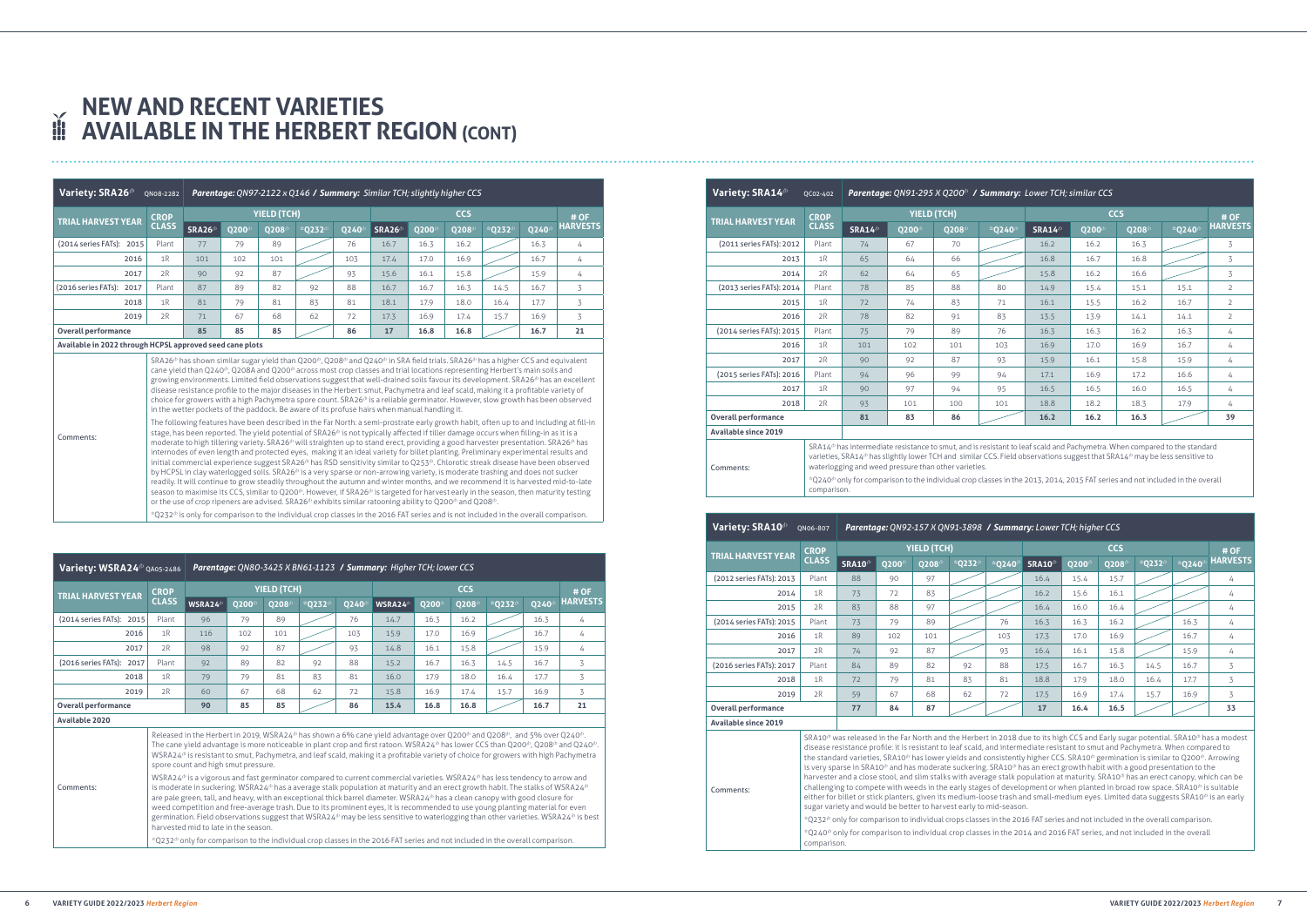$SRA36$   $SRA31^{\wedge}$   $SRA31^{\wedge}$   $SRA28^{\wedge}$ 



| <b>YEAR OF</b><br><b>CHANGE</b> | <b>REASON FOR CHANGE</b>                                                                  |
|---------------------------------|-------------------------------------------------------------------------------------------|
| 2022                            | Approved by Herbert RVC (2022)                                                            |
| 2022                            | Approved by Herbert RVC (2022)                                                            |
| 2022                            | Added back on to the harvesting list Herbert River Mills (Wilmar) has<br>consignment data |
| 2022                            | No Herbert River Mill (Wilmar) consignment data                                           |
| 2022                            | No Herbert River Mill (Wilmar) consignment data                                           |
| 2022                            | No Herbert River Mill (Wilmar) consignment data                                           |
| 2022                            | No Herbert River Mill (Wilmar) consignment data                                           |

| <b>VARIETY</b>    | <b>PLANTING</b><br><b>AND HAR-</b><br><b>VESTING</b> | <b>HARVEST-</b><br><b>ING ONLY</b> | <b>REMOVED</b><br><b>COMPLETELY</b> | <b>YEAR OF</b><br><b>CHANGE</b> | <b>REASON FOR CHANGE</b>                                                                  |
|-------------------|------------------------------------------------------|------------------------------------|-------------------------------------|---------------------------------|-------------------------------------------------------------------------------------------|
| <b>SRA36</b>      | <b>YES</b>                                           |                                    |                                     | 2022                            | Approved by Herbert RVC (2022)                                                            |
| SRA6 <sup>®</sup> | <b>YES</b>                                           |                                    |                                     | 2022                            | Approved by Herbert RVC (2022)                                                            |
| 0216              | NO                                                   | <b>YES</b>                         |                                     | 2022                            | Added back on to the harvesting list Herbert River Mills (Wilmar) has<br>consignment data |
| <b>MIDA</b>       | NO                                                   | N <sub>O</sub>                     | <b>YES</b>                          | 2022                            | No Herbert River Mill (Wilmar) consignment data                                           |
| 0220              | NO.                                                  | NO <sub>1</sub>                    | <b>YES</b>                          | 2022                            | No Herbert River Mill (Wilmar) consignment data                                           |
| 0171              | NO.                                                  | NO.                                | <b>YES</b>                          | 2022                            | No Herbert River Mill (Wilmar) consignment data                                           |
| Q157              | NO <sub>1</sub>                                      | N <sub>O</sub>                     | <b>YES</b>                          | 2022                            | No Herbert River Mill (Wilmar) consignment data                                           |

**For more information on**  *variety field trials* **contact: Herbert Variety Officer Juan Briceno M** 07 4776 8205

![](_page_4_Picture_7.jpeg)

#### **Discarded/not recommended for planting in the Herbert**

SRA7<sup>(t)</sup>: Discarded due to poor performance.

SRA11<sup>®</sup>: Discarded due to milling data and ratoonability.

SRA12<sup>®</sup>: Discarded due to fibre quality.

SRA15<sup>®</sup>: Discarded due to smut concerns (severe in ratoons).

SRA22<sup>®</sup>: Discarded due to milling data and poor performance.

### M **RECOMMENDED PLANTING AND HARVESTING**

**Each year the Herbert Regional Variety Committee (RVC) reviews the Herbert variety list for planting and harvesting. The aim is to assist Herbert growers meeting their General Biosecurity Obligation, in addition to regional disease management of major diseases for Sugarcane Biosecurity Zone 1 (SBZ1).** 

**Two new varieties were approved by the Herbert RVC in 2022 and added to the planting and harvesting list: SRA36 and SRA6<sup>®</sup>. Other changes to the planting and harvesting list were made based on production: four varieties were removed from the list completely due to no recent planting or harvesting activity in any of the Herbert mill areas; Q216 was added back to the harvest list due to the mill still having consignment data.**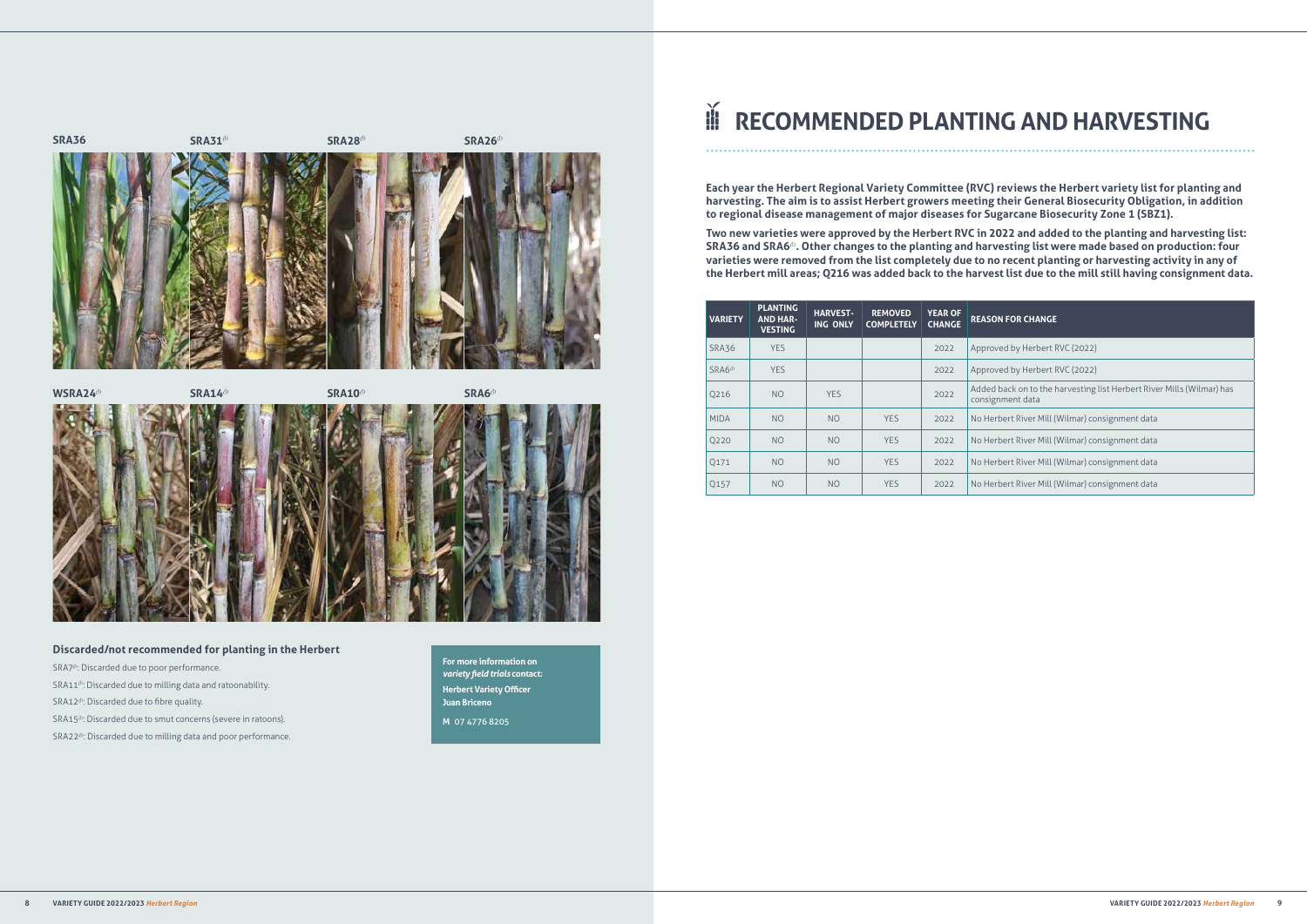![](_page_5_Figure_5.jpeg)

The Pachymetra ratings are calculated in the same way as for smut ratings. For example, variety Q200<sup>*th*</sup> has **been tested in 38 trials for Pachymetra resistance and has an 'Intermediate' rating with a 95% confidence**  interval ranging from 4.4 to 5.4. The variety WSRA24<sup>*b*</sup> has only been tested in 4 trials and has a 'Resistant' **rating with a 95% confidence interval ranging from 1.4 to 3.9**

 $\bigoplus$ **PACHYMETRA RATINGS**

![](_page_5_Picture_0.jpeg)

![](_page_5_Figure_2.jpeg)

**These are calculated from the incidence and severity of infection compared to standard varieties in inoculated field trials. The graphic includes the rating and the 95% confidence interval for each variety. The confidence interval is influenced by factors such as the number of trials and the uniformity of smut**  infection. Rating confidence will improve as more data is collected. For example, variety Q200<sup>*th*</sup> has been **tested in 28 trials for Smut resistance and has an 'Intermediate' rating ranging from 4.4 to 5.8, indicated by**  the narrow confidence interval. The variety WSRA24<sup>®</sup> has only been tested in 4 trials and has a 'Resistant' **rating ranging from 1.2 to 3.3.**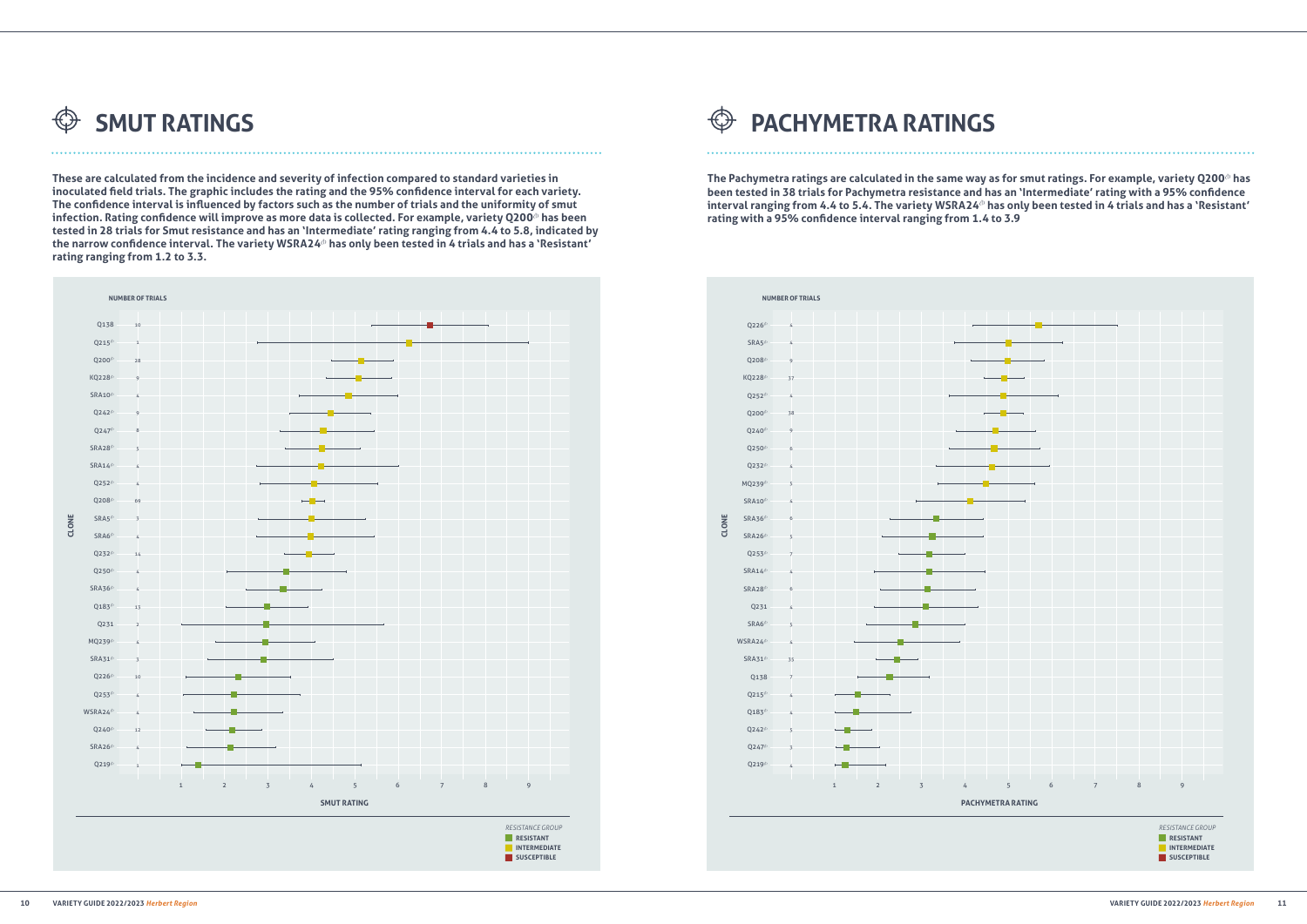#### **Rotation of Varieties**

Rotation of varieties for each crop cycle is important in the management of diseases. Arrange for your local productivity services officer to inspect your farm for disease. The *Diseases of Australian Sugarcane Field Guide* provides information on diseases including how to identify and manage them. The guide is available on the SRA website **sugarresearch.com.au.**

Some varieties are more sensitive to RSD and carry significantly higher levels of the bacteria. In situations where RSD is a high risk and hygiene measures are not guaranteed, it may be appropriate to avoid varieties such as  $KO228^{\phi}$ ,  $O253^{\phi}$ ,  $SRA1^{\phi}$ , SRA3 $^{\phi}$ , SRA6 $^{\phi}$  and SRA26 $^{\phi}$ 

**RESISTANT (R) PROVISIONAL RATING (R\*) RESISTANT -INTERMEDIATE (I-R) INTERMEDIATE (I) INTERMEDIATE- SUSCEPTIBLE (I-S)** 

**SUSCEPTIBLE (S) PROVISIONAL RATING (S\*)** 

# *<u>SA VARIETY HARVEST MANAGEMENT</u>*

You will note that RSD resistance ratings are not included in this variety guide. Varietal resistance is not one of the three pillars of RSD disease management; growers should continue to ensure that disease-free seed

cane is used to establish crops, that crops are planted into volunteer-free land and the equipment is decontaminated regularly.

No sugarcane varieties are resistant to RSD: they can all become infected, suffer yield losses, and further spread the disease.

**The table below indicates the trashing type and lodging tolerance of the recommended varieties. It also indicates the CCS maturity (early, mid, or late sugar) of the recommended varieties in the Herbert Wet and Dry Zones. Harvesting varieties according to their sugar maturity profiles, optimizing CCS maturity at time of harvest, can make a significant difference to your productivity.**

![](_page_6_Figure_16.jpeg)

![](_page_6_Figure_17.jpeg)

*TRASHING* **GOOD (G)** 

 **AVERAGE (A) POOR (P) NOT ASSESSED (NA)**

|                                            | <b>Herbert Disease Ratings</b> |              |                   |                             |                                   |                              |                                                 |              |                |                              |                                |                           |
|--------------------------------------------|--------------------------------|--------------|-------------------|-----------------------------|-----------------------------------|------------------------------|-------------------------------------------------|--------------|----------------|------------------------------|--------------------------------|---------------------------|
| <b>VARIETY</b>                             | <b>ZONE</b>                    | <b>SMUT</b>  | <b>PACHYMETRA</b> | <b>LEAF</b><br><b>SCALD</b> | <b>CHLOROTIC</b><br><b>STREAK</b> | <b>ORANGE</b><br><b>RUST</b> | <b>BROWN</b><br><b>RUST</b>                     | <b>RSD</b>   | <b>RED ROT</b> | <b>YELLOW</b><br><b>SPOT</b> | <b>FIJILEAF</b><br><b>GALL</b> | <b>MOSAIC</b>             |
| КО228 <sup>⊕</sup>                         | Wet, Dry                       | $\mathbf{L}$ | $\mathbf{I}$      | $\mathbb{R}$                | s.                                | ${\bf R}$                    | $\mathbb{R}$                                    | s.           | $\mathbb{R}$   | -1                           | T.                             | $\mathbb{R}$              |
| MQ239 <sup>(b)</sup>                       | Wet, Dry                       | $\mathbf R$  | $I-R$             | $\mathbf R$                 |                                   | ${\bf R}$                    |                                                 | $\mathbf{L}$ | $I-R$          | T.                           | S.                             |                           |
| 0138                                       | Wet, Dry                       | S            | $\mathbb{R}$      | $\mathbf R$                 | $I-R$                             | $\mathbb{R}$                 | $\mathbf R$                                     | s.           | $1-5$          | T.                           | $\mathbb{R}$                   | I-S                       |
| 0183                                       | Wet, Dry                       | $\mathbf R$  | $\mathbf R$       | $\mathbf{I}$                | s.                                | ${\bf R}$                    | $\mathbf R$                                     | I-S          | T.             | $1-5$                        | ${\bf R}$                      | $\mathbb{R}$              |
| Q200 <sup>th</sup>                         | Wet, Dry                       | T.           | T.                | $\mathbb{R}$                | T.                                | $\mathbb{R}$                 | $\mathbb{R}$                                    | T.           | $\mathbb{R}$   | $I-R$                        | $\mathbb{R}$                   | $\mathbb{R}$              |
| Q208 <sup>(b)</sup>                        | Wet, Dry                       | $I-R$        | T                 | $\mathbf R$                 | ${\bf R}$                         | ${\bf R}$                    | $\mathbf R$                                     | T.           | $\mathbf R$    | $\mathbf R$                  | $1-5$                          | $\mathbb{R}$              |
| $Q215^{\circ}$                             | <b>Dry</b>                     | $1-5$        | $\mathbb{R}$      | $\mathbb{R}$                |                                   | $\mathsf R$                  | $\mathbf R$                                     | $1-5$        | $\mathbb{R}$   | $\mathbf{R}$                 | $\mathbf R$                    | $\mathbb{R}$              |
| $Q219^\circ$                               | Wet, Dry                       | $\mathbb{R}$ | $\mathbb{R}$      | $\mathbb{R}$                |                                   | ${\bf R}$                    |                                                 | T.           | $\mathbf R$    |                              | S.                             | S                         |
| Q226 <sup>(b)</sup>                        | Wet, Dry                       | $\mathbb{R}$ | $1-5$             | $\mathbf R$                 |                                   | $\mathbb{R}$                 | $\ensuremath{\mathsf{I}}\ensuremath{\text{-S}}$ | $1-5$        | $\mathbb{R}$   | $\mathbf R$                  | $\mathbb{R}$                   | $\mathbf R$               |
| Q231 <sup>(b)</sup>                        | Wet, Dry                       | $\mathbb{R}$ | ${\bf R}$         | $I-R$                       |                                   | ${\bf R}$                    |                                                 | T.           | $\mathbf R$    | т                            | S.                             | $I-R$                     |
| Q232 <sup>(b)</sup>                        | Wet, Dry                       | $I-R$        | т                 | $\mathbb{R}$                | ${\bf R}$                         | ${\sf R}$                    |                                                 | $1-5$        | $I-R$          | $\mathbf R$                  | T                              | $\mathbf R$               |
| Q240 <sup>(b)</sup>                        | Wet, Dry                       | $\mathbb{R}$ | $\mathbf{I}$      | $\mathbb{R}$                | I-R                               | ${\bf R}$                    |                                                 | $\mathbf{L}$ | $\mathbb{R}$   | $1-5$                        | $1-5$                          | $\mathbb{R}$              |
| Q242 <sup>(b)</sup>                        | Wet, Dry                       | $I-R$        | $\mathbb{R}$      | $\mathbb{R}$                | T.                                | $\mathbb{R}$                 |                                                 | s.           | $I-R$          | $\mathbf R$                  | $\mathbb{R}$                   | $\mathbb{R}$              |
| 0247                                       | Wet, Dry                       | $I-R$        | $\mathbf R$       | $\mathbf R$                 |                                   | ${\bf R}$                    |                                                 | s            | $\mathbf R$    | s.                           | ${\bf R}$                      | $\mathbf R$               |
| $Q250^{\circ}$                             | Wet, Dry                       | $\mathbb{R}$ | T                 | $\mathbf R$                 |                                   | T                            |                                                 | T.           | т              | $I-R$                        | $1-5$                          | $I-R$                     |
| Q252 <sup>(b)</sup>                        | Wet, Dry                       | $I-R$        | т                 | $\mathbf R$                 |                                   | ${\sf R}$                    |                                                 | T.           | $\mathbf R$    | T.                           | T                              | $\mathbf R$               |
| Q253 <sup>(b)</sup>                        | Wet, Dry                       | $\mathbb{R}$ | $\mathbb{R}$      | $\mathbf R$                 |                                   | ${\bf R}$                    | $1-5$                                           | s.           | Т              | s.                           | s.                             | $\mathbb{R}$              |
| SRA5 <sup>®</sup>                          | Wet, Dry                       | $I-R$        | $\mathbf{I}$      | $I-R$                       |                                   | $\mathsf R$                  | $\mathbf R$                                     |              | $\mathbf R$    |                              | $\mathbf{I}$                   | $\mathbb{R}$              |
| SRA6 <sup>(b)</sup>                        | Wet, Dry                       | $\mathbf R$  | $\mathbb{R}$      | $\mathbf R$                 |                                   | ${\bf R}$                    |                                                 | s.           | T              | $I-R$                        | т                              | $\mathbb{R}$              |
| <b>SRA10</b> <sup><math>\circ</math></sup> | Wet, Dry                       | T.           | $I-R$             | $\mathbb{R}$                |                                   | ${\bf R}$                    |                                                 |              | т              | $\mathbb{R}$                 | s.                             | S                         |
| <b>SRA14</b> <sup>(b)</sup>                | Wet, Dry                       | $I-R$        | $\mathbf R$       | $\mathbf R$                 |                                   | ${\sf R}$                    |                                                 |              | $\mathbb{R}$   | т.                           | s.                             | $\mathbf R$               |
| WSRA24 <sup>(b)</sup>                      | Wet, Dry                       | $\mathbb{R}$ | $\mathbb{R}$      | $\mathbb{R}$                |                                   |                              |                                                 |              |                |                              | T.                             | $\mathbb{R}$              |
| <b>SRA26</b> <sup>(b)</sup>                | Wet, Dry                       | $\mathbf R$  | $\mathbf R$       | $\mathbf R$                 |                                   | ${\sf R}$                    |                                                 | s.           | ${\bf R}$      | $\mathsf R$                  | T                              | * Region recommended<br>s |
| <b>SRA28</b> <sup>(b)</sup>                | Wet, Dry                       | $I-R$        | $\mathbb{R}$      | $\mathbb{R}$                |                                   | $\mathsf R$                  |                                                 |              | $\mathbf R$    | $\mathbb{R}$                 | т                              | $\mathbb{R}$              |
| <b>SRA31</b> <sup>(b)</sup>                | Wet, Dry                       | $\mathbb{R}$ | $\mathbf R$       | $\mathbf R$                 |                                   | ${\bf R}$                    |                                                 |              | $\mathbb{R}$   |                              | $\mathbf R$                    | $\mathbb{R}$              |
| <b>SRA36</b> <sup>(b)</sup>                | Wet, Dry                       | $\mathbb{R}$ | $\mathbb{R}$      | $\mathbb{R}$                |                                   | $\overline{\mathsf{R}}$      |                                                 |              | $\mathbb{R}$   |                              |                                | $\mathsf R$               |

**The table below indicates disease ratings of the recommended varieties.Disease has the potential to lower the performance of varieties on your farm. This table will help you select varieties that will perform well given the diseases that may be present on your farm.** 

# **DISEASE RESISTANCE**

| <b>Herbert Harvest Management</b>         |                 |                                    |                    |                  |                   |                           |                  |                           |  |
|-------------------------------------------|-----------------|------------------------------------|--------------------|------------------|-------------------|---------------------------|------------------|---------------------------|--|
|                                           | <b>TRASHING</b> | <b>LODGING</b><br><b>TOLERANCE</b> |                    | <b>WET ZONE</b>  |                   | <b>DRY ZONE</b>           |                  |                           |  |
| <b>VARIETY</b>                            |                 |                                    | <b>EARLY SUGAR</b> | <b>MID SUGAR</b> | <b>LATE SUGAR</b> | <b>EARLY SUGAR</b>        | <b>MID SUGAR</b> | <b>LATE SUGAR</b>         |  |
| KQ228 <sup>(b)</sup>                      | F-Av            | A                                  | $\mathsf{G}$       | $\mathsf{G}$     | P                 | G                         | $\mathsf{G}$     | P.                        |  |
| MQ239 <sup>(b)</sup>                      |                 | $\mathbb A$                        | $\mathbf{A}$       | $\mathbf{A}$     | $\mathbf{A}$      | $\mathbf{A}$              | $\mathbf{A}$     | $\mathbf{A}$              |  |
| Q183 <sup>(b)</sup>                       | F-Av            | $\mathbf{A}$                       | $\mathbf{A}$       | $\mathsf{G}$     | $\mathbf{A}$      | $\overline{A}$            | G                | $\mathbf{A}$              |  |
| Q200 <sup>(b)</sup>                       | F               | $\mathbf{A}$                       | $\mathsf{G}$       | $\mathsf{G}$     | $\mathsf{G}$      | $\mathsf{G}$              | $\mathsf{G}$     | G                         |  |
| Q208 <sup>(b)</sup>                       | F               | A                                  | $\mathsf{G}$       | $\mathsf{G}$     | $\mathsf{G}$      | $\mathsf{G}$              | $\mathsf{G}$     | G                         |  |
| $Q215^{\circ}$                            |                 | $\mathbb A$                        |                    |                  |                   | P                         | $\mathbf{A}$     | $\mathbf{A}$              |  |
| Q226 <sup>(b)</sup>                       | $\overline{A}$  | $\mathbb A$                        | $\mathbf{A}$       | $\mathbf{A}$     | P                 | $\overline{A}$            | $\mathbf{A}$     | P                         |  |
| Q231 <sup>(b)</sup>                       |                 | $\mathbf{A}$                       | $\mathsf{G}$       | $\mathbf{A}$     | $\mathbf{A}$      | $\mathsf{G}$              | $\overline{A}$   | $\mathbf{A}$              |  |
| Q232 <sup>(b)</sup>                       | F-Av            | A                                  | P                  | $\mathbf{A}$     | $\mathbf{A}$      | P                         | $\mathbf{A}$     | $\boldsymbol{\mathsf{A}}$ |  |
| Q240 <sup>(b)</sup>                       | F-Av            | $\mathbb A$                        | $\mathbf{A}$       | $\mathsf{G}$     | $\mathsf{G}$      | $\mathbb A$               | $\mathsf{G}$     | G                         |  |
| Q242 <sup>(b)</sup>                       | T.              |                                    | $\mathbf{A}$       | $\mathbf{A}$     | P                 | $\mathbb A$               | P                | P                         |  |
| Q247 <sup>(b)</sup>                       | F-Av            |                                    | $\mathsf{G}$       | $\mathsf{G}$     | $\mathsf{G}$      | $\mathsf{G}$              | G.               | G                         |  |
| Q250 <sup>(b)</sup>                       | F-Av            |                                    | $\mathsf{G}$       | $\mathsf{G}$     | $\mathsf{G}$      | $\mathsf{G}$              | $\mathsf{G}$     | $\mathsf{G}$              |  |
| Q252 <sup>(b)</sup>                       |                 | A                                  | $\mathbf{A}$       | $\mathsf{G}$     | $\mathsf{G}$      |                           |                  |                           |  |
| Q253 <sup>(b)</sup>                       |                 | $\mathsf{G}$                       | P                  | $\mathbf{A}$     | $\mathbf{A}$      | P                         | $\mathbb A$      | $\pmb{\mathsf{A}}$        |  |
| SRA5 <sup>®</sup>                         |                 |                                    | P                  | P                | P                 | P                         | P                | P                         |  |
| SRA6 <sup>(b)</sup>                       | T.              | $\mathsf{G}$                       | $\mathbf{A}$       | $\mathbf{A}$     | $\mathbf{A}$      | $\boldsymbol{\mathsf{A}}$ | $\mathbb A$      | $\boldsymbol{\mathsf{A}}$ |  |
| <b>SRA10</b> <sup><math>\Phi</math></sup> | F-Av            |                                    | $\mathsf{G}$       | $\mathsf{G}$     | $\overline{A}$    | $\mathsf{G}$              | $\mathsf{G}$     | $\mathbf{A}$              |  |
| <b>SRA14</b> <sup>(b)</sup>               | F-Av            | $\mathsf{G}$                       | $\mathsf{G}$       | $\mathbf{A}$     | $\mathbf{A}$      | G.                        | $\mathbb A$      | A                         |  |
| WSRA24 <sup>(b)</sup>                     | F-Av            | $\mathsf{G}$                       | $\mathbf{A}$       | P.               | $\mathbf{A}$      | P                         | P                | $\mathbf{A}$              |  |
| <b>SRA26</b> <sup>(b)</sup>               | F-Av            | $\mathsf{G}$                       | $\mathsf{G}$       | $\mathsf{G}$     | G.                | G                         | G.               | G                         |  |
| SRA28 <sup>th</sup>                       | F-Av            | $\mathbf{A}$                       | $\mathbf{A}$       | $\mathsf{G}$     | $\mathsf{G}$      | G                         | $\mathsf{G}$     | G.                        |  |
| SRA31 <sup>(b)</sup>                      | F-Av            | A                                  | $\mathsf{G}$       | $\mathsf{G}$     | $\mathbf{A}$      | G.                        | $\mathsf{G}$     | A                         |  |
| <b>SRA36</b> <sup>(b)</sup>               | F-Av            | $\mathbf{A}$                       | $\mathbf{A}$       | $\mathbf{A}$     | $\mathbf{A}$      | $\mathbb A$               | $\mathbb A$      | $\mathbb A$               |  |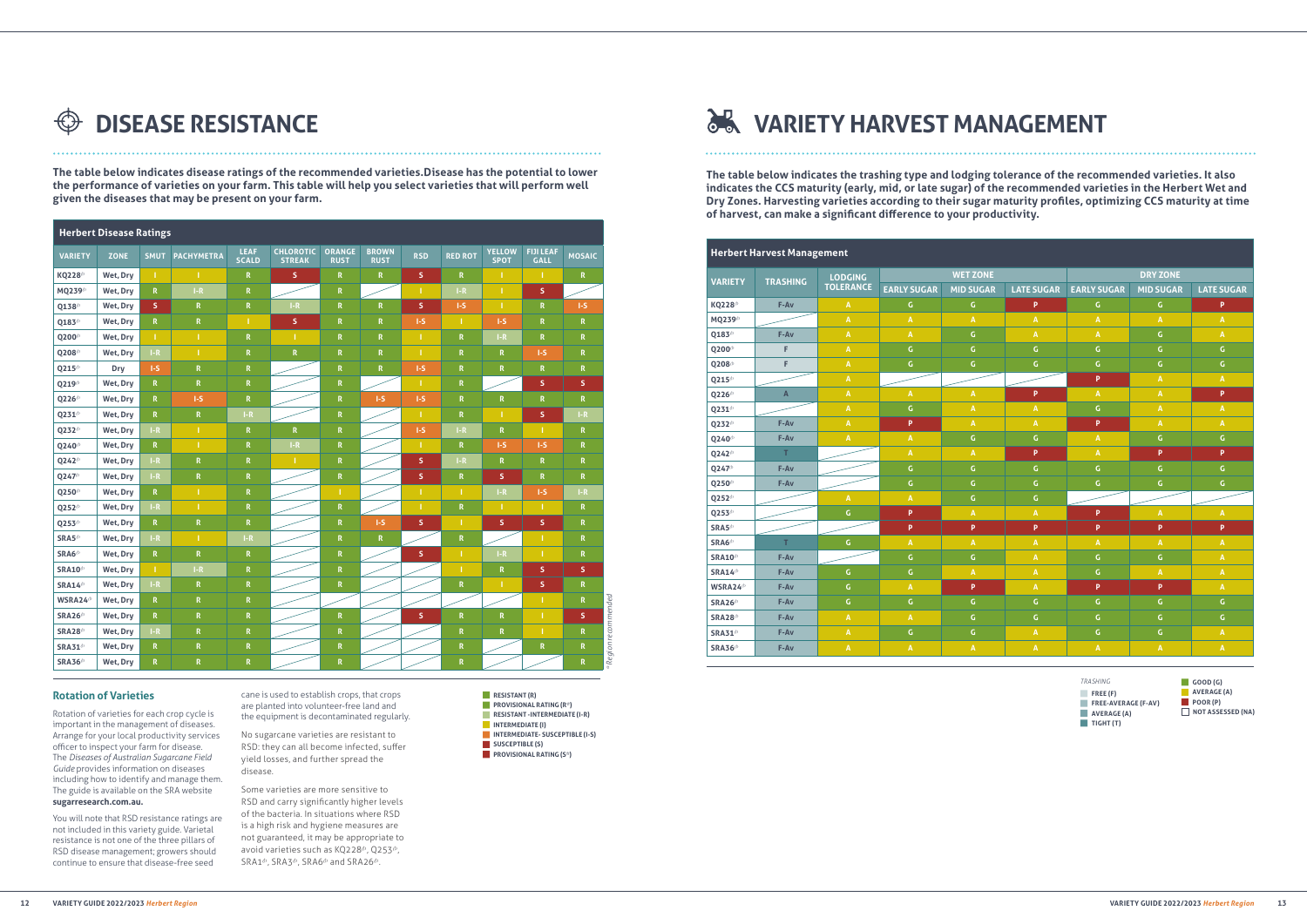#### **TABLE 3 Herbicide symptoms severity on the cane foliage for all testing varieties. (Legend: refer to table 1 on the left)**

| <b>VARIETY</b>        | $2,4-D$ | <b>AMETRYN</b> | AMETRYN+<br><b>TRIFLOXY-</b><br><b>SULFURON</b> | <b>AMICARBA-</b><br><b>ZONE</b> | <b>ASULAM</b> | <b>DIURON</b> |     | FLUMIOXAZIN METOLACHLOR METRIBUZIN |     | <b>MSMA</b> |
|-----------------------|---------|----------------|-------------------------------------------------|---------------------------------|---------------|---------------|-----|------------------------------------|-----|-------------|
| КО228 <sup>⊕</sup>    | 1.7     | 2.0            | 1.8                                             | 1.4                             | 1.7           | 1.4           | 3.7 | 2.2                                | 1.7 | 2.9         |
| 0208                  | 1.6     |                | 1.7                                             |                                 | 1.7           |               |     | 2.2                                | 1.7 | 2.9         |
| $Q232^{\circ}$        | 1.7     |                | 1.8                                             |                                 | 1.7           |               |     | 2.3                                | 1.7 | 2.9         |
| 0240 <sup>(b)</sup>   | 1.7     |                | 1.7                                             |                                 | 1.7           |               |     | 2.2                                | 1.7 | 2.9         |
| $Q242^{\circ}$        | 1.7     |                | 1.7                                             |                                 | 1.7           |               |     | 2.3                                | 1.7 | 2.9         |
| 0250                  | 1.7     |                | 1.8                                             |                                 | 1.7           |               |     | 2.3                                | 1.7 | 2.9         |
| $Q252^{\circ}$        | 1.7     |                | 1.8                                             |                                 | 1.7           |               |     | 2.3                                | 1.6 | 2.9         |
| 0253                  | 1.7     |                | 1.7                                             |                                 | 1.7           |               |     | 2.4                                | 1.7 | 2.9         |
| SRA5 <sup>®</sup>     | 1.7     | 2.0            |                                                 |                                 | 1.8           |               |     | 2.2                                | 1.7 | 2.9         |
| SRA6 <sup>®</sup>     | 1.7     | 2.0            |                                                 | 1.4                             | 1.9           | 1.4           |     | 2.2                                | 1.7 | 2.9         |
| SRA10 <sup>th</sup>   | 1.7     | 2.0            |                                                 | 1.4                             | 1.7           |               | 3.6 | 2.2                                | 1.6 | 2.8         |
| SRA14 <sup>(b)</sup>  | 1.7     | 1.9            |                                                 | 1.5                             | 1.7           |               | 3.6 | 2.1                                | 1.7 | 2.7         |
| WSRA24 <sup>(b)</sup> | 1.8     | 1.6            |                                                 | 1.3                             | 2.1           | 1.2           |     | 2.2                                | 1.7 | 3.0         |
| SRA26 <sup>(b)</sup>  | 1.7     | 1.9            |                                                 | 1.4                             | 1.7           | 1.4           |     | 2.2                                | 1.6 | 3.1         |
| SRA28 <sup>(b)</sup>  | 1.6     | 2.0            |                                                 | 1.3                             | 2.0           | 1.4           |     | 2.2                                | 1.7 | 2.9         |

# **ZONE ASULAM DIURON FLUMIOXAZIN METOLACHLOR METRIBUZIN MSMA**

| <b>VARIETY</b>        | $2,4-D$      | <b>AMETRYN</b> | AMETRYN+<br><b>TRIFLOXY-</b><br><b>SULFURON</b> | <b>AMICARBA-</b><br><b>ZONE</b> | <b>ASULAM</b> | <b>DIURON</b> |        | FLUMIOXAZIN METOLACHLOR METRIBUZIN |              | <b>MSMA</b>  |
|-----------------------|--------------|----------------|-------------------------------------------------|---------------------------------|---------------|---------------|--------|------------------------------------|--------------|--------------|
| KQ228 <sup>(1)</sup>  | $-26%$       | $-50%$         | $-56%$                                          | $-10%$                          | $-25%$        | $-18%$        | $-39%$ | no reduction                       | $-30%$       | $-26%$       |
| 0208                  | $-36%$       |                | $-34%$                                          |                                 | $-22%$        |               |        | $-54%$                             | $-27%$       | $-55%$       |
| $0232^{\circ}$        | $-20%$       |                | $-43%$                                          |                                 | $-36%$        |               |        | $-34%$                             | $-18%$       | $-38%$       |
| 0240 <sup>(b)</sup>   | $-43%$       |                | $-29%$                                          |                                 | $-51%$        |               |        | $-8%$                              | $-27%$       | $-42%$       |
| $0242^{\circ}$        | $-21%$       |                | $-12%$                                          |                                 | $-4%$         |               |        | no reduction                       | $-12%$       | $-16%$       |
| 0250                  | $-57%$       |                | $-54%$                                          |                                 | $-77%$        |               |        | $-59%$                             | $-26%$       | $-69%$       |
| 0252 <sup>(b)</sup>   | $-46%$       |                | $-11%$                                          |                                 | $-3%$         |               |        | $-7%$                              | $-26%$       | $-31%$       |
| 0253 <sup>(b)</sup>   | $-36%$       |                | $-50%$                                          |                                 | $-62%$        |               |        | $-19%$                             | $-57%$       | $-60%$       |
| SRA5 <sup>®</sup>     | no reduction | no reduction   |                                                 |                                 | no reduction  |               |        | no reduction                       | no reduction | no reductior |
| SRA6 <sup>®</sup>     | $-29%$       | $-50%$         |                                                 | $-54%$                          | $-15%$        | $-72%$        |        | no reduction                       | $-35%$       | $-47%$       |
| SRA10 <sup>th</sup>   | no reduction | $-5%$          |                                                 | $-1\%$                          | no reduction  |               | $-31%$ | $-5%$                              | no reduction | $-7%$        |
| $SRA14^{\circ}$       | no reduction | $-72%$         |                                                 | $-43%$                          | $-13%$        |               | $-67%$ | $-22%$                             | no reduction | $-75%$       |
| WSRA24 <sup>(b)</sup> | $-86%$       | $-98%$         |                                                 | $-25%$                          | $-117%$       | $-11%$        |        | $-15%$                             | $-24%$       | $-67%$       |
| SRA26 <sup>(b)</sup>  | $-43%$       | $-48%$         |                                                 | $-22%$                          | $-37%$        | $-25%$        |        | $-13%$                             | $-40%$       | $-52%$       |
| SRA28 <sup>(b)</sup>  | $-78%$       | $-95%$         |                                                 | $-63%$                          | $-82%$        | $-34%$        |        | $-108%$                            | $-82%$       | $-110%$      |

The predicted EWRC scores and associated colour code are presented for each tested combination of herbicides by variety. The predicted EWRC scores derive from the average EWRC scores for each trial series, using KQ228<sup>®</sup> as reference variety, in an attempt to harmonise trial variations as symptom severity can vary between trials: weather conditions at application, and/or during the trial can alter cane growth and herbicide response. Predicted EWRC scores derive from average EWRC scores across the 10-week assessment period, which means higher symptoms intensity and scores could have been observed during the assessment period.

#### 燕 **VARIETY BY HERBICIDE SCREENING TRIALS**

#### **TABLE 4 Percentage sugarcane dry biomass reduction in the pot trial (10 weeks after spraying) compared to the untreated control. (Legend: bottom of page)**

In the field trials, plant cane yield is measured at harvest using a weigh truck. In all trials, KO228<sup>®</sup> is assessed and used

> The predicted biomass reduction in the pot trials is represented in a green-to-red scale. The predicted biomass reduction derives from the biomass reduction for each trial series, using KO228<sup>®</sup> as reference variety, in an attempt to harmonise trial variations : weather conditions at application, and/or during the trial can alter cane growth and herbicide response. Predicted biomass reduction compared to the untreated is indicated in the table (a negative value indicates a biomass reduction compared to the untreated). Severe biomass reductions recorded 10 weeks after spraying are typical, as the plant metabolism has just been diverted into detoxifying the applied herbicide to the detriment of its growth. Usually yield loss by harvest time is less severe as the plant has had more time to recover from its growth delay.

#### **TABLE 5 Percentage yield reduction in the field trial (at harvest) compared to the untreated control. (Legend: bottom of page)**

| <b>VARIETY</b>      | $2.4 - D$    | <b>AMETRYN</b> | AMETRYN+<br><b>TRIFLOXY-</b><br><b>SULFURON</b> | AMI-<br><b>CARBAZONE</b> | <b>ASULAM</b> | METO-<br><b>LACHLOR</b> | <b>METRI-</b><br><b>BUZIN</b> | <b>MSMA</b> |
|---------------------|--------------|----------------|-------------------------------------------------|--------------------------|---------------|-------------------------|-------------------------------|-------------|
| <b>KO228</b>        | no reduction | $-11%$         |                                                 | $-7%$                    | $-1%$         |                         | no reduction                  | $-1%$       |
| 0232 <sup>(b)</sup> |              |                | $-6%$                                           |                          |               | no reduction            | $-4%$                         | $-1\%$      |
| $0242^{0}$          |              |                | no reduction                                    |                          |               | $-3%$                   | $-2%$                         | $-11%$      |
| 0250 <sup>(b)</sup> |              |                | $-1\%$                                          |                          |               | no reduction            | $-1\%$                        | $-5%$       |
| SRA6 <sup>®</sup>   |              |                |                                                 |                          | $-6%$         |                         | $-1\%$                        | $-6%$       |
| $SRA14^{\circ}$     |              | $-1\%$         |                                                 |                          |               |                         |                               |             |

COMBINATION OF HERBICIDE BY VARIETY NOT TESTED

#### **Legend**

% VALUE = BIOMASS/YIELD REDUCTION (-%) OR GAIN (+%) IN THE POT/FIELD TRIAL COMPARED TO THE UNTREATED

The predicted yield reduction in the field trials is represented in a green-to-red scale. The predicted yield reduction is derived from the yield reduction for each field trial series. The percentage value compared to the untreated is indicated in the table (a negative value indicates a yield reduction compared to the untreated).

> NO BIOMASS/YIELD REDUCTION IN POT/ FIELD TRIAL COMPARED TO UNTREATED

MODERATE BIOMASS/YIELD REDUCTION IN POT/FIELD TRIAL COMPARED TO UNTREATED

SLIGHT BIOMASS/YIELD REDUCTION IN POT/ FIELD TRIAL COMPARED TO UNTREATED

SEVERE BIOMASS/YIELD REDUCTION IN POT/ FIELD TRIAL COMPARED TO UNTREATED

Since 2014, SRA has conducted trials following a two-step process to obtain reliable data for the susceptibility of varieties to herbicide. This process is:

- a fully randomised replicated pot trial in year one to shortlist the most susceptible combinations of varieties and herbicides
- a fully randomised replicated field trial in year two to confirm that the shortlisted combinations have an impact on yield.

In year three, the two-step process starts again, with new combinations of newly released varieties and herbicides.

In these trials, products are applied at their maximum label rate (and their minimum water label rate) when plant cane is at fourto six-leaf stage.

In the pot trials, weekly phytotoxicity ratings are conducted using the European Weed Research Council (EWRC) rating scale Table 1 and the aerial plant dry biomass is measured 10 weeks after spraying.

as a susceptible reference variety to compare to other tested varieties.

Table 2 describes the phytotoxicity symptoms obtained on  $KO228^{\phi}$  and their expected severity. All varieties present identical symptoms but their severity may vary between varieties.

Tables 3, 4 and 5 summarise all phytotoxicity, biomass and yield results obtained in the pot and field trials from 2014 to 2021.

These tables are updated yearly to include newly tested combinations of varieties by herbicides.

![](_page_7_Figure_14.jpeg)

**For more information contact: Emilie Fillols, Senior Researcher T** 07 4056 4510

**TABLE 1 EWRC selectivity rating scale**

TABLE 2 Summary of phytotoxicity ratings and symptoms obtained on the reference susceptible variety KQ228<sup>4</sup>

![](_page_7_Figure_16.jpeg)

**Sugarcane varieties are known to have variable responses to herbicides with some being more impacted than others. As a result, data outlining susceptibility is critical to optimise productivity outcomes.**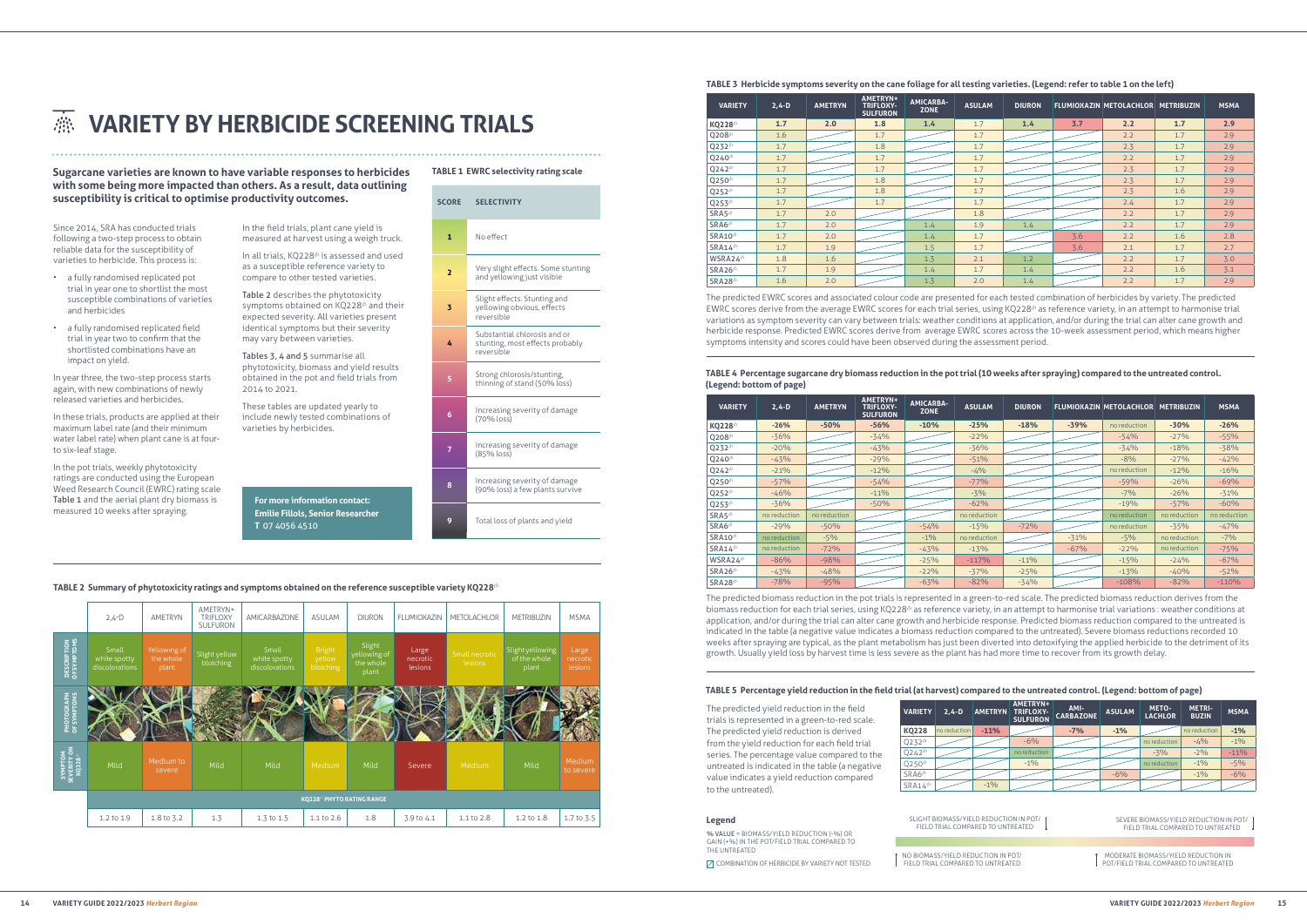![](_page_8_Figure_8.jpeg)

## **SUGARCANE BIOSECURITY ZONE MAP**

#### **Varieties harvested**

In 2021 the Herbert region harvested 3,797,258 tonnes of cane during a harvesting season that lasted 23.7 weeks. There were 54,985.5 hectares harvested and 15,5% of this was plant cane. 100% of the crop was harvested green. The average mill area CCS was 12.7 and the average TCH and TSH were 69 and 8.8, respectively.

The diagram here indicates the main varieties harvested in the Herbert region in the 2021 season, with some of the rankings changed:  $0208^\circ$  remains the most popular variety in the Herbert accounting for 29.6% of the total tonnes harvested; this variety has been decreasing from 38.6% in the 2018 season, to 31.2% in the 2019 season, and 30.2% in the 2020 season.  $Q$ 253 $\Phi$  has steadily increased its uptake from 10.3% in 2019, to 15.2% in the 2020, and 20% in the 2021. Q232 $\Phi$  is the third most popular with 8.7%. Q240 $^{\circ}$  is the fourth and Q200 $^{\circ}$  fifth in preference with 8.6% and 7.8% respectively, of the total tonnes harvested.

![](_page_8_Figure_7.jpeg)

#### **Commercial performance of the varieties harvested**

The TCH and TSH, of the main varieties harvested in the 2021 season, are compared to the Herbert mill averages in the diagram below. At this scale, the commercial performance of recently released varieties is difficult to compare with that of established varieties.

#### **VARIETIES HARVESTED IN 2021 IN THE HERBERT REGION AND THEIR PERFORMANCE** W

- between sugarcane biosecurity zones must:
- > be free of cane trash and soil
- > be inspected by an authorised inspection person who will issue a Plant Health Assurance Certificate (PHAC)
- > be accompanied during transportation by the PHAC.
- issued by NSW Department of Primary Industries.
- Service organisation. • To move sugarcane plants (stalks,
- leaves, potted plants, etc) between biosecurity zones contact Biosecurity Queensland (13 25 23).

• Machinery inspections can be arranged by contacting the local Productivity

![](_page_8_Figure_10.jpeg)

**The predominant varieties harvested in the 2021 season, and their commercial performance in terms of tonnes of cane per hectare (TCH) and tonnes of sugar per hectare (TSH) are shown below. This information is also available in QCANESelect® under the regional reporting tab.**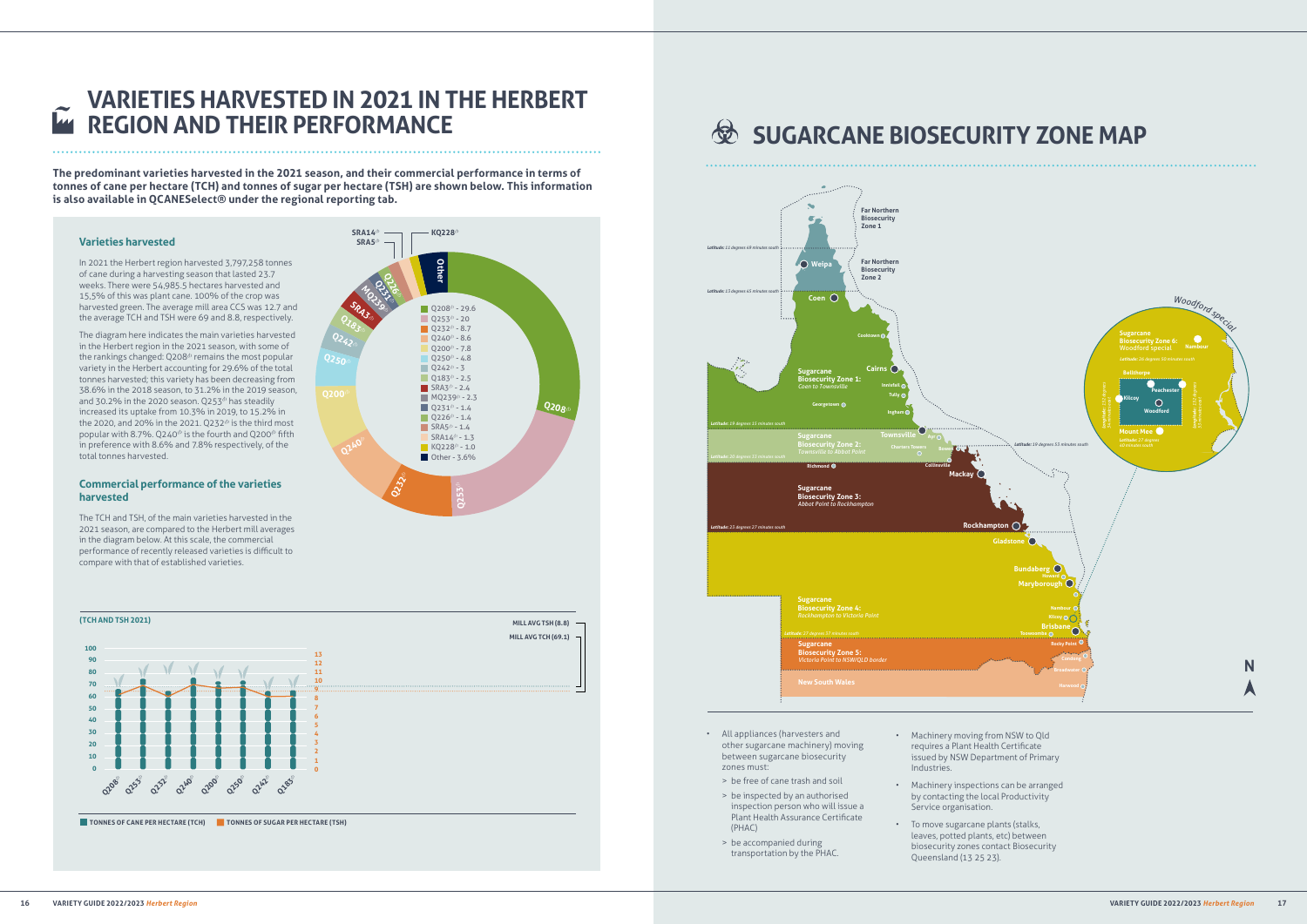# **PROPAGATING NEW VARIETIES**

**For more information on** *tissue culture***, contact:** *SRA Tissue Culture Manager* **Clair Bolton E** cbolton@sugarresearch.com.au **T** 07 3331 3374

 $\sigma$ **PLANT MATERIAL FROM AN APPROVED SEED SOURCE**

**Contact your local productivity services group for regional advice on varieties. They can supply approved planting material of recommended varieties and place orders for tissue culture plantlets.**

#### **Billet planting**

₩ **GROW SUGARCANE SPECIFICALLY FOR PLANTING MATERIAL**

Approved seed provides cane growers with the highest quality planting materials in terms of disease status and being 'true-to-type'. Approved seed (stalks, billets, setts or tissue culture plantlets used for planting) is a key control measure for systemic diseases of sugarcane, including chlorotic streak, Fiji leaf gall, leaf scald, mosaic, ratoon stunting disease (RSD) and smut. Provision of approved seed in each mill area in the Australian sugar industry is coordinated by SRA, in cooperation with the local productivity services group. SRA provides DNA fingerprinted new varieties which the local productivity services group then maintains and distributes the approved seed to growers.

 $\sum_{i=1}^{n}$ **SET UP THE HARVESTER FOR CUTTING HIGH QUALITY SOUND BILLETS**

扁 **CALCULATE HOW MUCH TISSUE CULTURE TO ORDER**

#### $\left(\bigvee\right)$ **TRY TISSUE CULTURE AS AN APPROVED SEED SOURCE**

The block selected for growing plant material should be weed-free and sugarcane volunteerfree. When selecting cane for planting material the cane should be less than one year old, erect and free from damage. Plan for two or more eyes per sett when harvesting for billets or stick planting. For non-irrigated regions plants should be well watered, have adequate nutrition immediately prior to harvest for billet planting. For irrigated regions you may need to reduce fertiliser rates, withhold irrigation or plant late in the season. The cane should also have originated from an approved seed plot and therefore be no more than three years away from long hot water treatment.

The best "whole farm" disease risk minimisation and productivity strategies can be achieved through consistent access to approved seed. It is highly recommended that cane considered for use as planting material be RSD tested well in advanced of harvest so an informed choice can be made prior to planting.

Rubber coating rollers and optimising the roller speeds to chopper speed will produce good quality billets with minimal split or crushed ends and damaged eyes. Reduce the speed of harvesting and maintain sharp basecutter and chopper blades for clean cutting. Disinfect the machinery used to cut and plant new varieties to limit the spread of disease and weeds.

#### **Tissue culture**

We've made it easier with our online tissue culture calculator. It demonstrates the speed at which large quantities of planting material can be produced from a set number of plantlets or for a set cost. Below is a look-up table including common results from the calculator (available at sugarresearch.com.au/calculator).

Tissue culture is an excellent source of approved seed for all varieties and can help reduce the spread of serious diseases such as RSD, smut and Fiji leaf gall. Tissue-cultured plantings are more uniform and produce more sticks than conventional plantings so larger quantities of planting material are achieved the following year. This means earlier commercial-scale production of more productive new varieties can be achieved when using tissue culture.

| <b>STAGE</b>                                                                                                       | <b>ORDER DEADLINE</b><br><b>FOR SPRING</b><br><b>PLANTING</b>                                                     | <b>ORDER DEADLINE</b><br><b>FOR AUTUMN</b><br><b>PLANTING</b>                                                    |  |
|--------------------------------------------------------------------------------------------------------------------|-------------------------------------------------------------------------------------------------------------------|------------------------------------------------------------------------------------------------------------------|--|
| <b>Grower finalises</b><br>order. Productivity<br>services group places<br>order with SRA.                         | 15 November                                                                                                       | 1 July                                                                                                           |  |
| Productivity services<br>group receives<br>established plantlets<br>from nursery and<br>distributes to<br>growers. | Delivery on agreed<br>date between grower,<br>productivity services<br>group and nursery.<br>Available in August. | Delivery on agreed<br>date between grower,<br>productivity services<br>group and nursery.<br>Available in March. |  |

| <b>ESTIMATED COST AND TIME TO SCALE UP NEW VARIETY</b><br><b>PRODUCTION USING TISSUE CULTURE</b> |                                  |       |             |       |        |  |  |  |  |
|--------------------------------------------------------------------------------------------------|----------------------------------|-------|-------------|-------|--------|--|--|--|--|
| Yr<br>1                                                                                          | No. plantlets ordered            | 100   | 250         | 500   | 1000   |  |  |  |  |
|                                                                                                  | Approximate cost                 | \$150 | <b>S375</b> | \$750 | \$1500 |  |  |  |  |
|                                                                                                  | Metre row planted @ 0.8m         | 80    | 200         | 400   | 800    |  |  |  |  |
| Yr<br>$\overline{2}$                                                                             | Metre row available for planting | 2400  | 6000        | 12000 | 24000  |  |  |  |  |
|                                                                                                  | Ha avail for planting $@$ 1.8m   | 0.4   | 1.1         | 2.2   | 4.3    |  |  |  |  |

#### **Planting**

• Prepare soil to a fine tilth to ensure good soil/root contact.

- A seedling planter can be used if one is available, although hand planting small numbers is not a huge job. Plant them deep at the bottom of a drill to prevent stool tipping.
- Fill in after early growth.
- Plant the plantlets 50cm to 1m apart. A good distance is 80cm, which will allow tillering to produce a high number of sticks.

#### **Irrigating**

- Provision of water is the most critical factor for the successful establishment of tissue culture plantlets.
- Irrigate plantlets immediately after planting and monitor them to ensure they don't dry out over the first three weeks to get the roots well established.
- If you do not have access to flood or sprinkler irrigation a simple irrigation system can be set up using cheap drip tape and an in-line filter hooked up to your garden tap or water tanker.

#### **Insects**

- If you expect problems with insects then an application of an insecticide drench (such as chlorpyrifos or imidacloprid) at planting will protect the young plantlets.
- In canegrub-prone areas use your standard grub control treatment.

**Fertiliser**

billet plantings.

- Fertiliser requirements of the tissue cultured plantlets are the same as for
	- If possible, plant with a planter mix to maintain good early growth, and sidedress later to avoid fertiliser burn.

#### **Weeds** *Weed control is important for good*

## *establishment and growth.*

- Ideally pre-irrigate the soil to germinate weeds, then apply a knock-down herbicide or cultivate just prior to planting to reduce the weed
- Allow at least one week after planting before applying pre-emergent herbicides, longer if planted into cold, to establish:
- > Atradex® at 2.5kg/ha plus Dual Gold® at 1.5L/ha has been successfully applied over the top, for grass and broadleaf weed control.
- > Do not use diuron as young plantlets are sensitive to this product.
- Sempra® at 100g/ha plus Activator at 200mL/100L for nutgrass. Both applications were sprayed over the top for nutgrass control.
- other option and only on established plantings.
- 
- pressure on young plantlets.
- wet soils, as the root system needs time
	-
- Do not use paraquat unless you have no

#### **QCANESelect**®

• Using sugarcane varieties that are bestsuited to your farm may help maximise productivity and profitability.

- QCANESelect® is an online tool that allows you to review, compare and select varieties for use on each block on your farm.
- To access QCANESelect® and the tissue culture calculator visit the SRA website **sugarresearch.com.au**
- The information in QCANESelect<sup>®</sup> is updated regularly based on our most recent trials and from observations and experiences of varieties that are growing in the field.
- Once you have identified the best varieties for planting on your farm, contact your local productivity services group to place orders for tissuecultured plantlets.

## **PLANTING AND MANAGING TISSUE-CULTURED PLANTLETS IN THE FIELD**